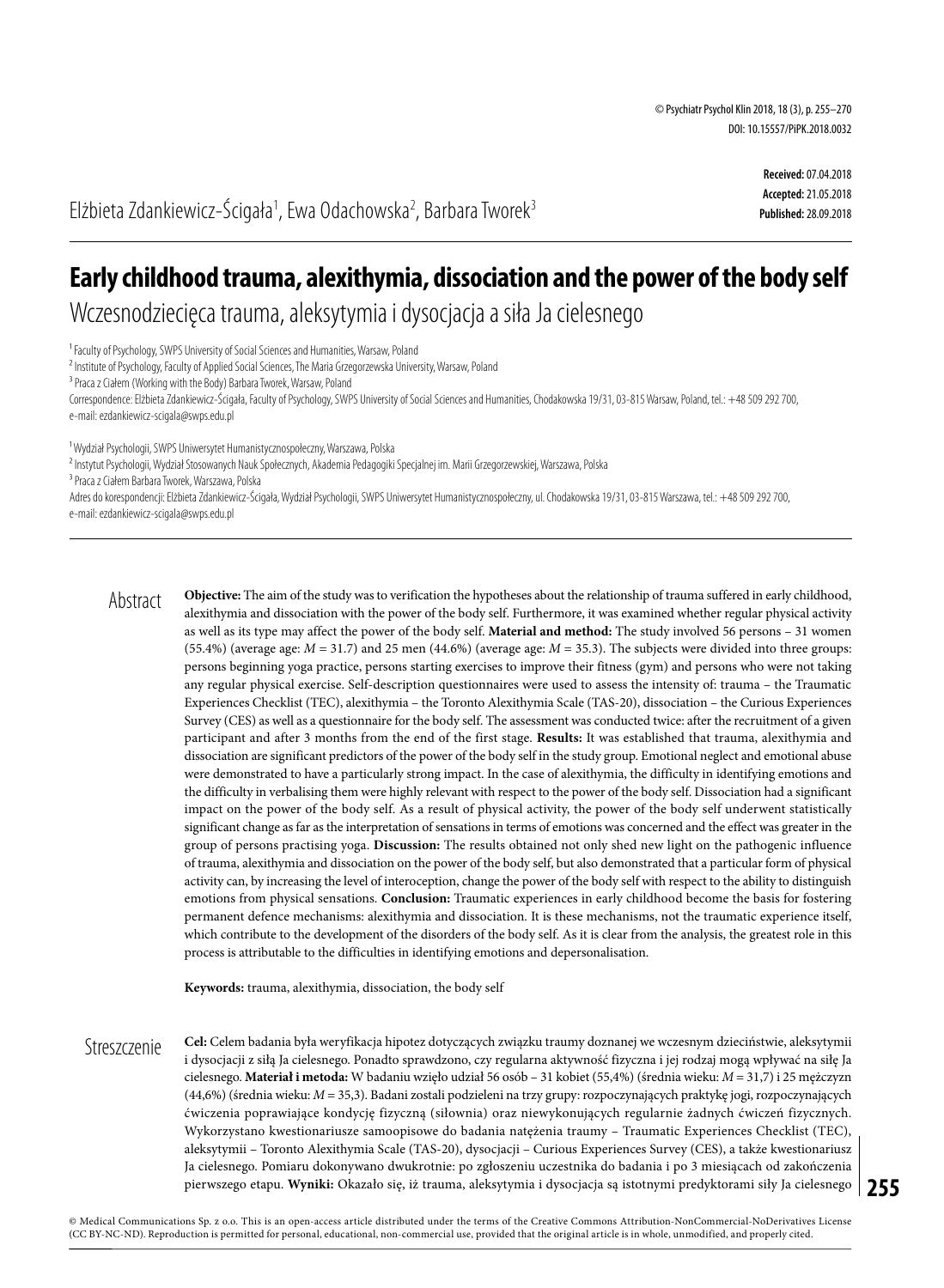w badanej grupie. Szczególny wpływ wykazano dla zaniedbania emocjonalnego i przemocy emocjonalnej. W przypadku aleksytymii duże znaczenie dla siły Ja cielesnego miały trudność w identyfikacji emocji oraz trudność w werbalizacji emocji. Dysocjacja istotnie wpływała na siłę Ja cielesnego. Wskutek aktywności fizycznej istotnej statystycznie zmianie ulegała siła Ja cielesnego w zakresie interpretacji doznań w kategorii emocji, a siła efektu okazała się większa w grupie osób praktykujących jogę. **Omówienie:** Uzyskane wyniki rzucają nowe światło nie tylko na patogenny wpływ traumy, aleksytymii i dysocjacji na siłę Ja cielesnego – pokazują również, że określona forma aktywności fizycznej może, podnosząc poziom interocepcji, zmienić siłę Ja cielesnego w zakresie różnicowania emocji od doznań fizycznych. **Wnioski:** Wczesnodziecięce doświadczenia traumatyczne stają się podstawą do wykształcenia trwałych mechanizmów obronnych: aleksytymii i dysocjacji. To właśnie wymienione mechanizmy, nie zaś samo doświadczenie traumatyczne, przyczyniają się do rozwoju zaburzeń Ja cielesnego. Jak wynika z analiz, największą rolę w tym procesie przypisać należy trudnościom w identyfikacji emocji i depersonalizacji.

**Słowa kluczowe:** trauma, aleksytymia, dysocjacja, Ja cielesne

#### **INTRODUCTION**

The links between non-secure attachment styles and early trauma and the risk of developing affective disorders have been studied and repeatedly described in detail in the literature of the subject (a reand early trauma and the risk of developing affective disorders have been studied and repeatedview of the research is to be found in: Zdankiewicz-Ścigała, 2017). The acquisition of experiences early in life, including the emotional ones, is mainly based on image coding (Maruszewski and Ścigała, 1998). The bond between the main attachment figure and a child are key for the affective development of an individual and thus for the power of his/her body self. The development of the capacity for affective self-regulation (Schore, 2009) and of the ability to understand and accept the body self (Sakson-Obada, 2009a) depends on the nature of this bond. In accordance with the concept of the mental representation of emotions (Maruszewski and Ścigała, 1998) signals coming from the body are important – the key element in the generation of emotional scripts.

In line with the definition proposed by Sakson-Obada (2009b), the body self is an element of the structure of the self which organises bodily experiences in the form of a representation. The functions of the body self are acquired in the course of development. These functions include: 1) experiencing the stimuli coming from the body; 2) interpreting the sensations in terms of emotional and physical states (hunger, fatigue or sexual arousal) and 3) the regulation of emotions and physical states, understood as the knowledge of their causes and ways to deal with them (Sakson-Obada, 2009b). This means that the quality of such representations is determined by the emotional relationship with the main attachment figure, usually the mother. The attachment relationship is the basis for developing the child's self-regulatory abilities, as it teaches it to distinguish its own bodily states (initially, at the basic biological level) and trains it in tolerance to emotional strain which is supported by the child's deeply imprinted conviction that any anxiety will be reduced and balance will be restored (Schore, 2009). Both the escalation of positive arousal, until the mother sees the signs of the child withdrawing and stops stimulating it, and lack of consent to the appearance of a disorganising negative tension in the child contribute to the increasing

# **WSTĘP**

wiązki pozabezpiecznych stylów przywiązania oraz wczesnodziecięcej traumy z ryzykiem rozwoju zaburzeń afektywnych były wielokrotnie poddawane badaniom i zostały szczegółowo opisane w literaturze przedmiotu (przegląd badań w: Zdankiewicz-Ścigała, 2017). Nabywanie doświadczeń, w tym doświadczeń emocjonalnych na wczesnym etapie życia, opiera się głównie na kodowaniu obrazowym (Maruszewski i Ścigała, 1998). Kluczowe dla rozwoju afektywnego jednostki, a tym samym dla siły Ja cielesnego, są więzi powstające między główną figurą przywiązania a dzieckiem. Od charakteru owych więzi zależy także rozwój zdolności do samoregulacji afektywnej (Schore, 2009) oraz do rozumienia i akceptacji Ja cielesnego (Sakson-Obada, 2009a). Zgodnie z koncepcją psychicznej reprezentacji emocji (Maruszewski i Ścigała, 1998) ważne są sygnały płynące z ciała – kluczowy element tworzenia skryptów emocjonalnych.

Zgodnie z definicją zaproponowaną przez Sakson-Obadę (2009b) Ja cielesne to element struktury Ja organizujący doświadczenia cielesne w formie reprezentacji. Funkcje Ja cielesnego nabywane są w trakcie rozwoju. Do funkcji tych należą: 1) doznawanie bodźców płynących z ciała; 2) interpretacja doznań w kategoriach stanów emocjonalnych i fizycznych (głodu, zmęczenia czy podniecenia seksualnego) oraz 3) regulacja emocji i stanów fizycznych, rozumiana jako znajomość ich przyczyn i sposobów radzenia sobie z nimi (Sakson-Obada, 2009b). Oznacza to, że jakość wspomnianych reprezentacji wyznaczana jest przez relację emocjonalną z główną figurą przywiązania, a więc najczęściej z matką. Relacja przywiązaniowa stanowi podstawę do rozwoju zdolności samoregulacyjnych dziecka, ponieważ uczy je rozróżniania własnych stanów cielesnych (początkowo na podstawowym, biologicznym poziomie) oraz tolerancji na stany podwyższonego napięcia, która wspierana jest przez głęboko wdrukowane przeświadczenie dziecka, iż każdy niepokój zostanie zniwelowany i nastąpi powrót do równowagi (Schore, 2009). Zarówno eskalacja pozytywnego pobudzenia do chwili, kiedy matka dostrzega oznaki wycofania dziecka i zaprzestaje stymulowania go, jak i brak przyzwolenia na powstanie u dziecka dezorganizującego negatywnego napięcia przyczyniają się do coraz

**256**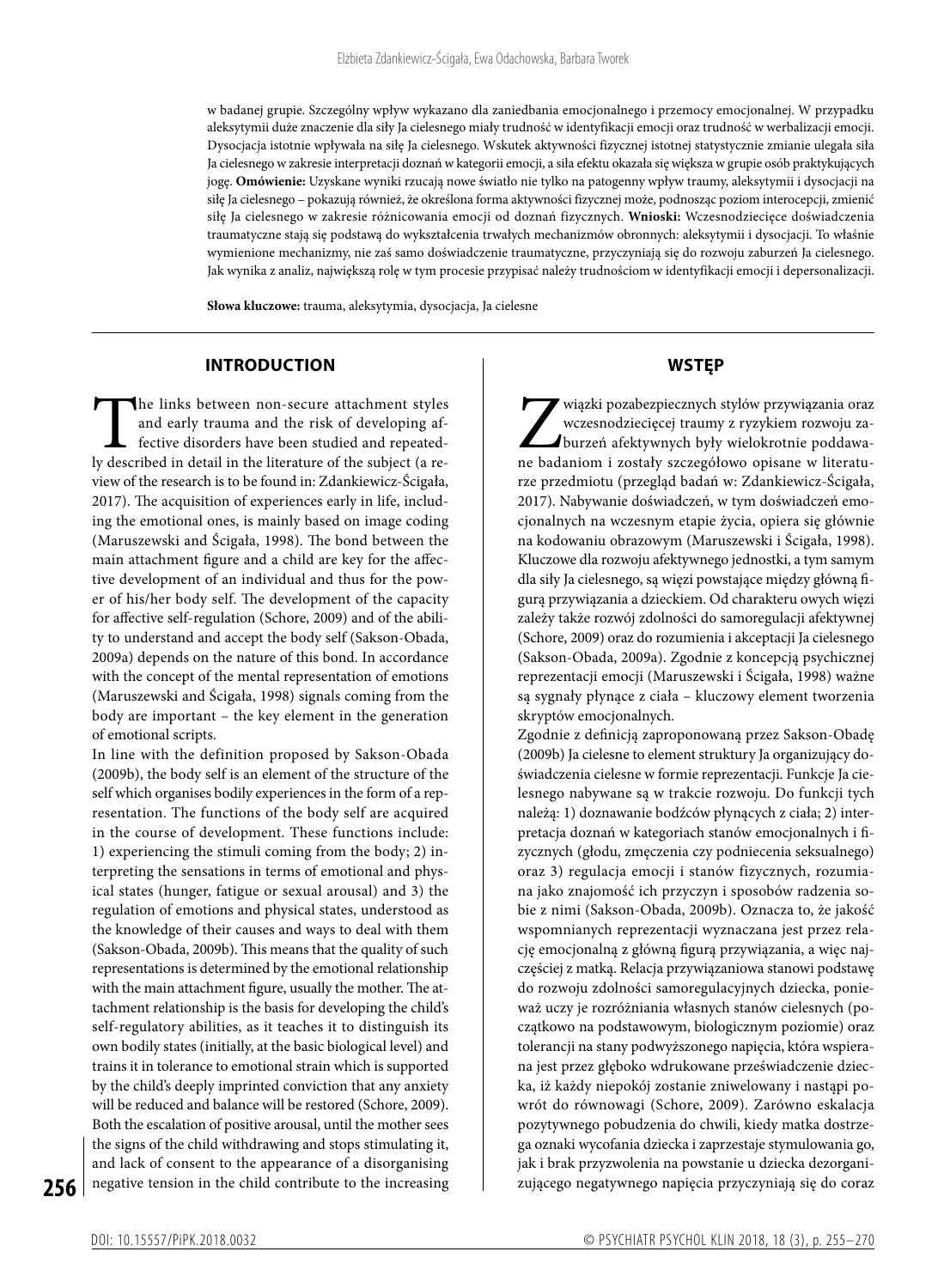tolerance of the states of high arousal. Thus, the ability to cope with unpleasant states of activation and to understand the bodily sensations in the context of positive and negative emotions experienced is formed. The child acquires competences related to experiencing itself in terms of physical sensations and the accompanying mental states, which is the essence of the development of the mental representations of emotions at the basic level, that is, at the level of coding images and gives rise to the development of representations on the subsequent levels: the verbal and the abstract one (Maruszewski and Ścigała, 1998). Until the child reaches self-awareness, it is in a sense "submerged" in experiencing its own emotional states. This is not accompanied by a cognitive elaboration of sensations requiring the generation of a symbolic representation of one's own state (Maruszewski and Ścigała, 1998).

The relationship with the carer who is characterised by sensitivity, availability, responsiveness and the ability to give a symbolic meaning to the child's experiences forms the basis for the acquisition of self-regulatory capacity by the child, including the ability to recognise and tolerate their own sensations and the emotions which accompany them as well as to reflect on them. It is also the basis for the development of mentalisation (Allen et al., 2014). Owing to a strong the body self, an individual can sense changes taking place in the body (the experiential function), give them the proper meaning (the interpretative function), determine their causes and select ways to deal with them (regulatory function). Early childhood trauma and dysfunctions in the early relationship with the carer translate into various dysfunctions of the body self (Sakson-Obada, 2009b).

From the perspective of a child, among the experiences which can be regarded as traumatic, there are situations causing attachment anxiety, that is, traumas resulting from emotional neglect, psychological violence or abandonment (type "t" traumas) (Zdankiewicz-Ścigała, 2017). One of the permanent defence mechanisms related to the coping in high-stimulus situations, that is, circumstances posing a threat, is dissociation (Putnam, 1994) – the splitting of the usually integrated functions of consciousness, memory and identity. Dissociation facilitates survival in a difficult situation, but, at the same time, it blocks the integration of the threatening content within the consciousness. This mechanism is activated only when the individual has no chance to otherwise process the stimuli (van der Kolk and Fisler, 1995). Dissociation can occur in the form of detachment or in the form of compartmentalisation of experiences (Zdankiewicz-Ścigała, 2017). The cognitive process of splitting is usually initiated automatically and may be accompanied by a feeling of the unreality of the situation (derealisation) or of one's own existence (depersonalisation), the sense of abandoning the body or altered perception of time.

The symptoms of dissociation are directly connected with the state of alienation from one's emotions and body. For this reason, apart from the mental states associated with większej tolerancji na stany wysokiego pobudzenia, a tym samym do kształtowania umiejętności radzenia sobie z nieprzyjemnymi stanami aktywacji i rozumienia doznań cielesnych w kontekście przeżywanych emocji pozytywnych i negatywnych. Dziecko nabywa kompetencje związane z doświadczaniem siebie w wymiarze doznań fizycznych i skojarzonych z nimi stanów umysłowych, co jest istotą rozwoju psychicznej reprezentacji emocji na poziomie podstawowym, czyli na poziomie kodowania obrazowego, oraz daje podstawę do rozwoju reprezentacji na kolejnych poziomach: werbalnym i abstrakcyjnym (Maruszewski i Ścigała, 1998). Dopóki dziecko nie uzyska samoświadomości, jest w pewnym sensie "zatopione" w rejestrze doświadczania własnych stanów emocjonalnych. Nie towarzyszy temu poznawcze opracowywanie przeżyć, wymagające wytworzenia symbolicznej reprezentacji własnego stanu (Maruszewski i Ścigała, 1998).

Relacja z opiekunem, który charakteryzuje się wrażliwością, osiągalnością, responsywnością i umiejętnością nadawania symbolicznego znaczenia przeżyciom dziecka, stanowi podstawę do nabywania przez nie zdolności samoregulacyjnych, obejmujących zdolność do rozpoznawania i tolerowania własnych doznań i towarzyszących im emocji oraz do refleksji nad nimi. Jest to także podstawa rozwoju mentalizacji (Allen *et al.*, 2014). Dzięki silnemu Ja cielesnemu jednostka potrafi odczuwać zmiany zachodzące w ciele (funkcja doznawania), nadawać im właściwe znaczenie (funkcja interpretacji), określać ich przyczyny i wybierać sposoby radzenia sobie z nimi (funkcja regulacji). Traumy wczesnodziecięce i nieprawidłowości we wczesnej relacji z opiekunem przekładają się na nieprawidłowości w obrębie wyróżnionych funkcji Ja cielesnego (Sakson-Obada, 2009b).

**257** oprócz stanów mentalnych związanych z odłączaniem się Z perspektywy dziecka za traumatyczne uznać można m.in. sytuacje wywołujące lęk przywiązaniowy, czyli traumy wynikające z zaniedbania emocjonalnego, przemocy psychicznej albo porzucenia (traumy typu " $t$ ") (Zdankiewicz-Ścigała, 2017). Jednym z trwałych mechanizmów obronnych związanych z radzeniem sobie w sytuacjach wysokobodźcowych, czyli wywołujących zagrożenie, jest dysocjacja (Putnam, 1994) – rozszczepienie zazwyczaj zintegrowanych funkcji świadomości, pamięci i tożsamości. Dysocjacja ułatwia przetrwanie trudnej sytuacji, ale jednocześnie blokuje integrację treści zagrażających w świadomości. Mechanizm ten aktywuje się wyłącznie wtedy, gdy jednostka nie ma szansy w inny sposób przetwarzać stymulacji bodźcowej (van der Kolk i Fisler, 1995). Dysocjacja może występować w postaci odłączenia (*detachment*) lub w postaci fragmentaryzacji (*compartmentalisation*) doświadczenia (Zdankiewicz-Ścigała, 2017). Poznawczy proces rozszczepiania inicjowany jest najczęściej automatycznie, mogą mu towarzyszyć wrażenie nierealności sytuacji (derealizacja) bądź własnego istnienia (depersonalizacja), poczucie opuszczenia ciała czy zmieniona percepcja czasu. Symptomy odłączenia bezpośrednio wiążą się ze stanem wyalienowania od własnych emocji i ciała. Z tego względu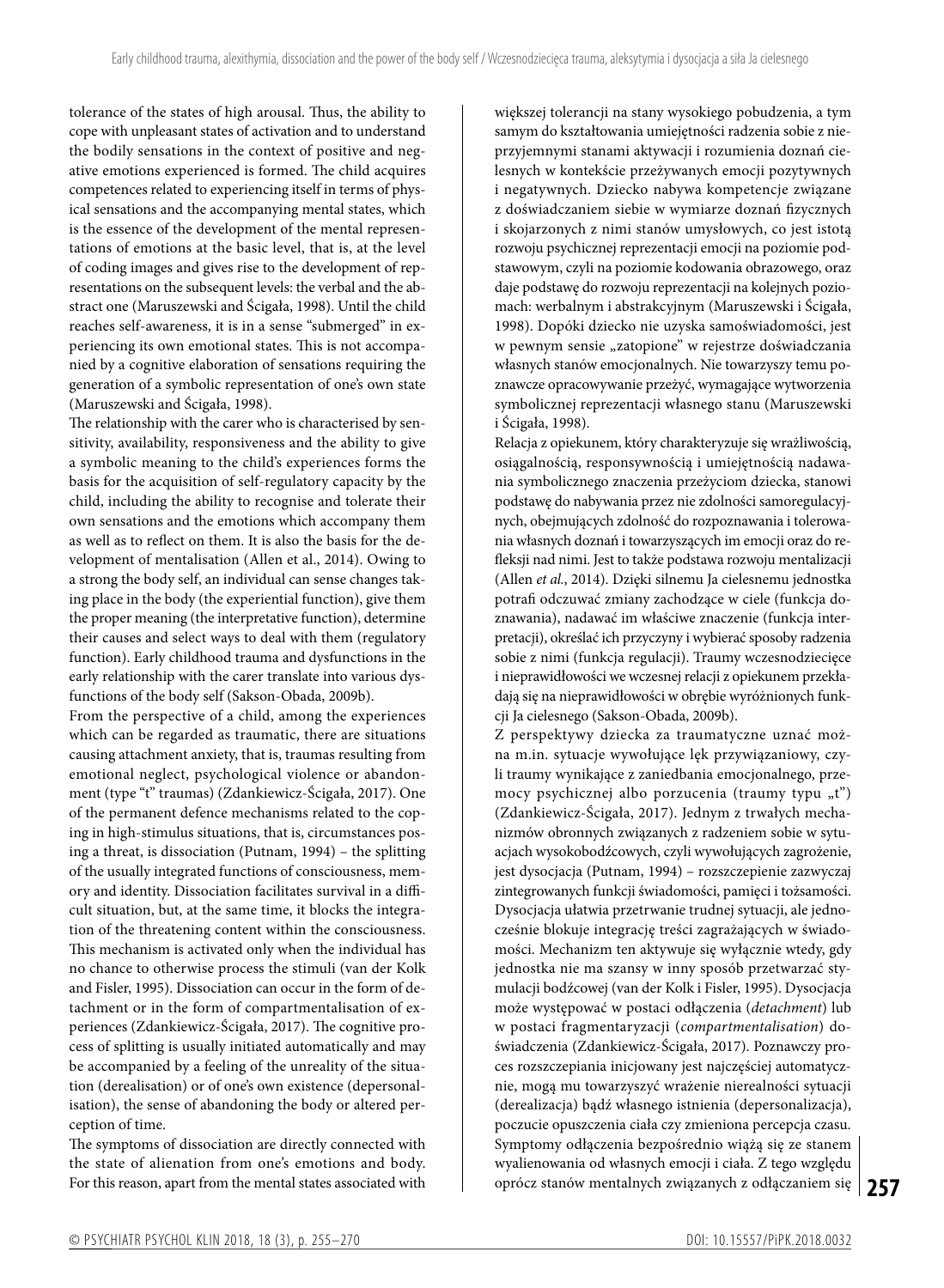detaching from the stimulus situation, symptoms indicating altered experiencing of one's body should be noted here. This condition is referred to as somatoform dissociation (Nijenhuis and van der Hart, 2011; Nijenhuis et al., 1998). Disorders associated with somatoform dissociation relate to perceptual and motor functions. The changes in perception include: hypersensitivity to or suppression of the sensation of pain, distorted vision, loss of hearing or gustatory and olfactory preferences, excessive sensitivity to taste and smell. Inability to ingest food, loss of ability to speak or control body movements (a fit resembling epilepsy or paralysis) belong to the motor disorders (Nijenhuis et al., 1998). The disorders described can be a transient state suffered following trauma, but can also take the form of persistent dysfunctions (Liotti and Farina, 2016; Nijenhuis and van der Hart, 2011; Waldinger et al., 2006).

The experiences of developmental trauma are chronic and as the child is not able to avoid them, they can result in permanent disorders at various levels of development: emotional, cognitive and somatic one. Most studies confirm a strong link between repeated traumatic experiences in the early childhood and affective and identity disorders resulting from derealisation, depersonalisation or the sense of fragmentation (Barlow and Freyd, 2009; Cassidy and Berlin, 1994; Kobak and Cole, 1994; Liotti and Farina, 2016). Apart from the tendency for pathological dissociation resulting from developmental traumas, the syndrome of alexithymia has to be mentioned as well (Sifneos, 1973; Maruszewski and Ścigała, 1998).

The term "alexithymia" is used in relation to the problems associated with the cognitive processing of affective arousal and thus to the deficits associated with the regulation of emotion and the understanding the physiological correlates of emotions (Bermond, 1997). These deficits concern difficulties in the identification and verbalisation of emotions; they are related to thinking focused solely on the external factors causing emotional arousal, that is, to the operative style of thinking (Maruszewski and Ścigała, 1998; Taylor et al., 1990; Zdankiewicz-Ścigała, 2017). At present, it is more and more frequently assumed that alexithymia is not a single homogeneous construct, but it comprises two dimensions: the cognitive and affective one (Vorst and Bermond, 2001).

The cognitive dimension include difficulties in identification, verbalising and analysing one's own emotions. The problem with identifying emotions refers to the difficulty in assessing the physiological arousal in terms of different affective states and the ability to differentiate them. The verbalisation of emotions concerns, in turn, ways to describe one's own emotional responses and to communicate the affective states to the environment. Experiencing non-specific emotional arousal, a person who has a problem with accurate differentiation of affective states is not able to correctly diagnose their own condition and describe it verbally. The operative style of thinking, which consists, in fact, in seeking the causes for emotional states in situational

od sytuacji bodźcowej na uwagę zasługują objawy wskazujące na zmienione doznawanie ciała. Stan ten określany jest jako dysocjacja somatoformiczna (Nijenhuis i van der Hart, 2011; Nijenhuis *et al.*, 1998). Zaburzenia związane z dysocjacją somatoformiczną dotyczą funkcji percepcyjnych i motorycznych. Do zmian w percepcji należą: nadwrażliwość lub zniesione czucie bólu, zaburzenie widzenia, utrata słuchu czy preferencji smakowych i węchowych, nadmierna wrażliwość na smak i zapach. Wśród zaburzeń motorycznych wymienia się zaś niezdolność do przyjmowania pokarmu, utratę zdolności mówienia, a także kontroli nad ruchami własnego ciała (atak przypominający napad padaczkowy czy paraliż) (Nijenhuis *et al.*, 1998). Opisane zaburzenia mogą być przemijającym stanem doznawanym po traumie, ale mogą też przybierać postać trwałych dysfunkcji (Liotti i Farina, 2016; Nijenhuis i van der Hart, 2011; Waldinger *et al.*, 2006).

Doświadczenia traumy rozwojowej są chroniczne, a dziecko nie jest w stanie ich uniknąć, mogą więc skutkować trwałymi zaburzeniami na różnych poziomach rozwoju: afektywnym, poznawczym i somatycznym. W większości badań został potwierdzony silny związek między powtarzającymi się we wczesnym dzieciństwie doświadczeniami o charakterze traumatycznym a zaburzeniami afektywnymi i zaburzeniami tożsamości wynikającymi z derealizacji, depersonalizacji czy poczucia fragmentacji (Barlow i Freyd, 2009; Cassidy i Berlin, 1994; Kobak i Cole, 1994; Liotti i Farina, 2016). Oprócz skłonności do patologicznej dysocjacji jako skutek traum rozwojowych wymienić należy również syndrom aleksytymii, czyli "brak słów dla emocji" (Sifneos, 1973; Maruszewski i Ścigała, 1998).

Terminu "aleksytymia" używa się w odniesieniu do problemów związanych z przetwarzaniem poznawczym pobudzenia afektywnego, a tym samym deficytów związanych z regulacją emocji i rozumieniem fizjologicznych korelatów emocji (Bermond, 1997). Deficyty te dotyczą trudności w identyfikacji i werbalizacji emocji, odnoszą się do myślenia skupionego jedynie na czynnikach zewnętrznych wywołujących pobudzenie emocjonalne, czyli operacyjnego stylu myślenia (Maruszewski i Ścigała, 1998; Taylor *et al.*, 1990; Zdankiewicz-Ścigała, 2017). Obecnie coraz częściej przyjmuje się, że aleksytymia nie jest jednolitym konstruktem, lecz składają się na nią dwa wymiary: poznawczy i afektywny (Vorst i Bermond, 2001).

Do wymiaru poznawczego należą trudności w identyfikacji, werbalizacji i analizowaniu własnych emocji. Problem z identyfikowaniem emocji odnosi się do trudności w ocenie pobudzenia fizjologicznego w kategoriach przeżywanych stanów afektywnych oraz ich różnicowaniu. Werbalizacja emocji dotyczy z kolei sposobów opisywania własnych reakcji emocjonalnych i komunikowania stanów afektywnych otoczeniu. Przeżywając niespecyficzne pobudzenie emocjonalne, osoba mająca problem z trafnym różnicowaniem nie umie prawidłowo zdiagnozować swojego stanu i opisać go werbalnie. Operacyjny styl myślenia, będący w istocie koncentracją na szukaniu przyczyn stanów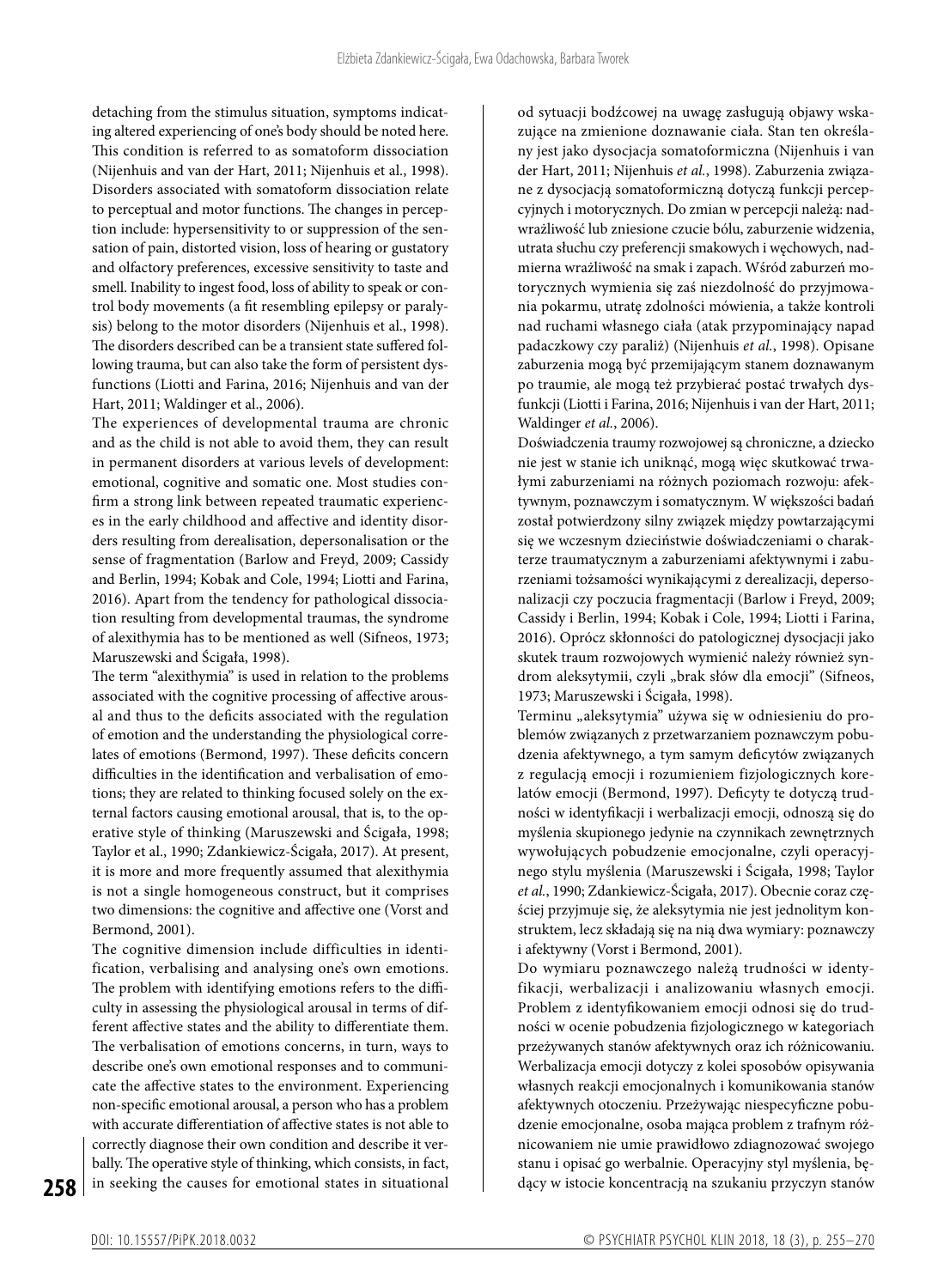factors, blocks processes of mentalisation, that is, generating mental representations explaining the emotional and mental states of other persons in emotogenic and social situations. This results in poor development of the processes of representation treated as a cognitive deficit in alexithymia. Disorders stemming from cognitive distortions result in the use of non-adaptive coping strategies in stressful situations. Uncontrollable outbursts or suppression of emotions may occur in the situations least appropriate with respect to the stimuli. In consequence, persons with high levels of alexithymia feel greater psychophysiological stimulation in emotogenic situations, despite their low emotional excitability. They cannot use adaptive self-regulation strategies in order to reduce tension and do not obtain changes in experiencing negative affect. The remaining negative affect results, in turn, in difficulties in experiencing positive emotions (Swart et al., 2009). The affective dimension of alexithymia includes low emotional excitability and limited representational ability. Poor emotional excitability is defined as the reduction in the amplitude of the changes in the level of excitation occurring in response to emotional stimuli.

Deficits in cognitive and affective dimension and suboptimal strategies of emotional regulation in people with a high level of alexithymia may play an important role in the development of various mental disorders and constitute a risk factor for their occurrence (Kret and Ploeger, 2015). It has been demonstrated that the cognitive dimension of alexithymia, especially the aspect of identification and differentiation of emotions, is associated with the increased activation of the posterior part of the insular cortex and the anterior and central cingulate cortex. This is combined with decreased activation of the prefrontal cortex, the amygdala and the anterior part of the insular cortex. In affective terms, in turn, low emotional excitability is associated with a greater volume of the central cingulate cortex, while limited representation ability is linked to the reduced activation of the posterior part of the cingulate cortex (Moriguchi et al., 2009; van der Velde et al., 2013). A substantial connection has been demonstrated between alexithymia and a propensity to addiction to psychoactive substances, including alcohol (Thorberg et al., 2011; Zdankiewicz-Ścigała, 2017). Preliminary results of the studies showing the relationship between alexithymia and interoceptive deficits are also available (Brewer et al., 2016; De Berardis et al., 2007; Franzoni et al., 2013; Murphy et al., 2018).

Despite the fact that the ability to distinguish between the physiological correlates of emotion and the physiological aspects of functioning is one of the important aspects of the recognition of one's own emotions, there are few studies concerning the connection between alexithymia and interoception. Sensitivity in the scope of interoception concerns three of its elements. The first of them is the ability to objectively read the indicators of the functioning of the body: the heart rate, pulse, temperature, fatigue, hunger, thirst, muscle pain. The second is the subjective awareness emocjonalnych w czynnikach sytuacyjnych, blokuje procesy mentalizacji, czyli tworzenia umysłowych reprezentacji wyjaśniających stany psychiczne i stany umysłowe innych w sytuacjach emotogennych i społecznych. Skutkuje to ubóstwem rozwoju procesów wyobrażeniowych, także traktowanych jako poznawczy deficyt w aleksytymii. Zaburzenia wynikające z poznawczych zniekształceń skutkują stosowaniem nieadaptacyjnych strategii radzenia sobie w sytuacjach stresowych. Pojawiają się niekontrolowane wybuchy w najmniej odpowiednich bodźcowo sytuacjach albo też tłumienie emocji. W konsekwencji osoby z wysokim poziomem aleksytymii odczuwają silniejsze pobudzenie psychofizjologiczne w sytuacjach emotogennych – pomimo niskiej pobudliwości emocjonalnej. Nie potrafią używać adaptacyjnych strategii samoregulacji w celu obniżania napięcia i nie uzyskują zmian w doświadczaniu negatywnego afektu. Z kolei zaleganie afektu negatywnego skutkuje trudnościami w doświadczaniu emocji pozytywnych (Swart *et al.*, 2009). Wymiar afektywny aleksytymii obejmuje niską pobudliwość emocjonalną i ograniczoną zdolność wyobrażeniową. Słabą pobudliwość emocjonalną definiuje się jako zmniejszenie amplitudy zmian poziomu pobudzenia zachodzących w odpowiedzi na bodźce emocjonalne.

Deficyty należące do wymiaru poznawczego i afektywnego oraz nieoptymalne strategie regulacji emocjonalnej obecne u osób charakteryzujących się wysokim poziomem aleksytymii mogą odgrywać ważną rolę w powstawaniu różnych zaburzeń psychicznych oraz stanowić czynnik ryzyka ich wystąpienia (Kret i Ploeger, 2015). Wykazano, że poznawczy wymiar aleksytymii, a w szczególności aspekt identyfikacji i różnicowania emocji, jest związany ze zwiększoną aktywacją tylnej części wyspy oraz przedniej i środkowej kory zakrętu obręczy. Łączy się także ze zmniejszoną aktywacją kory przedczołowej, ciała migdałowatego i przedniej części wyspy. Z kolei w wymiarze afektywnym niska pobudliwość emocjonalna wiąże się z większą objętością środkowej kory zakrętu obręczy, a ograniczone zdolności wyobrażeniowe – z obniżoną aktywacją tylnej części kory zakrętu obręczy (Moriguchi *et al.*, 2009; van der Velde *et al.*, 2013). Wykazano istotne związki aleksytymii ze skłonnością do uzależnień od substancji psychoaktywnych, w tym od alkoholu (Thorberg *et al.*, 2011; Zdankiewicz-Ścigała, 2017). Dostępne są również wstępne wyniki badań wskazujące na związek aleksytymii z deficytami interocepcji (Brewer *et al.*, 2016; De Berardis *et al.*, 2007; Franzoni *et al.*, 2013; Murphy *et al.*, 2018).

**259** cząca rozpoznawania sygnałów płynących z ciała i stanu Mimo że zdolność do odróżniania fizjologicznych korelatów emocji od fizjologicznych aspektów funkcjonowania to jeden z ważnych aspektów rozpoznawania własnych emocji, niewiele jest badań, które dotyczą związku aleksytymii z interocepcją, czyli zdolnością do rejestrowania i przetwarzania sygnałów płynących z ciała. Wrażliwość w zakresie interocepcji obejmuje trzy jej elementy. Pierwszy to zdolność do obiektywnego odczytywania wskaźników pracy ciała: rytmu serca, tętna, temperatury, zmęczenia, głodu, pragnienia, bólu mięśni. Drugi to subiektywna świadomość doty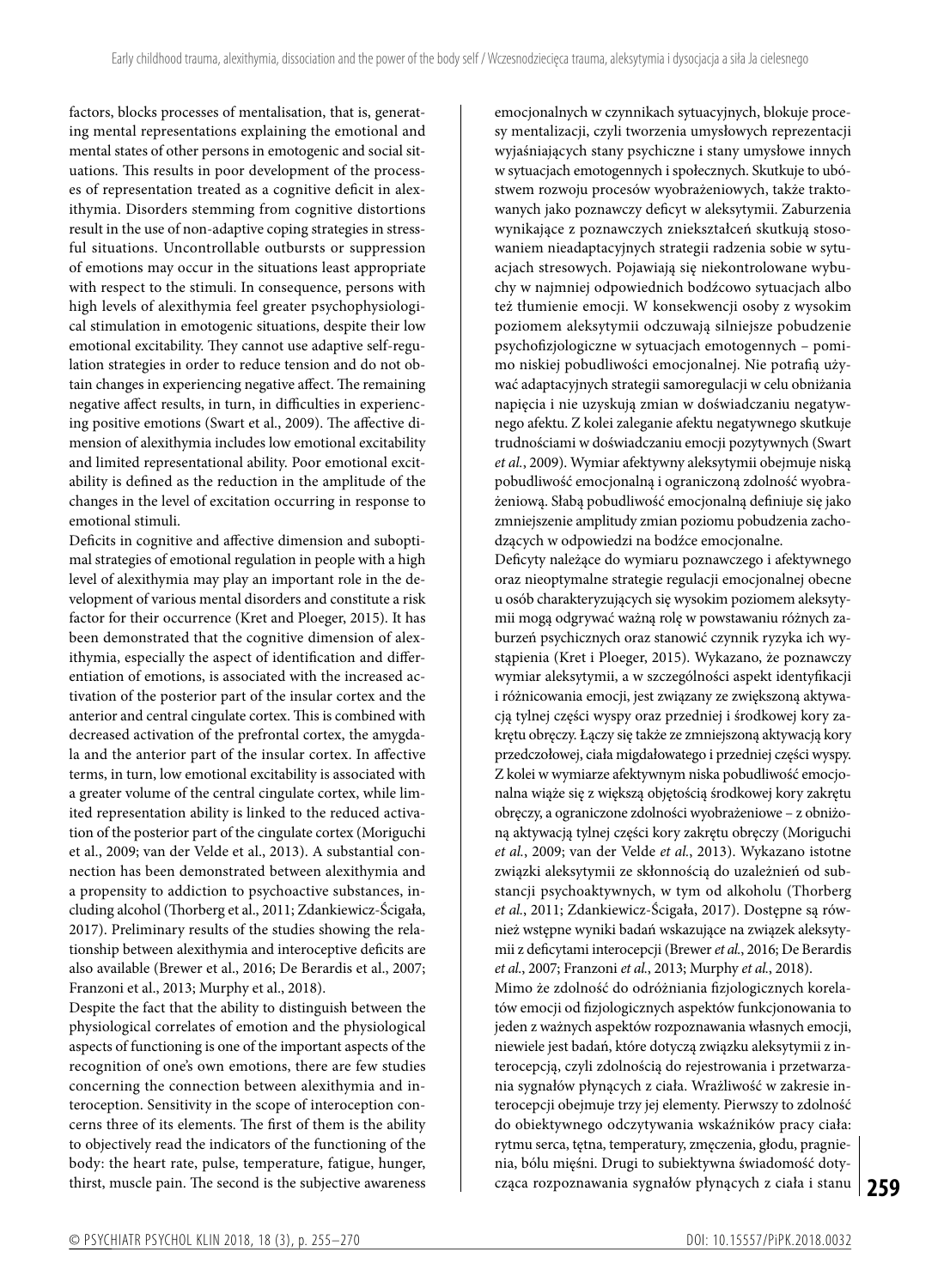concerning the recognition of signals coming from the body and the condition of one's own body. Finally, the third element is the metacognitive awareness of the scope of one's own interoceptive abilities – reflected by the extent in which the subjective awareness of the ability to interocept is consistent with the objective interoceptive sensitivity (Brewer et al., 2016). In persons with high levels of alexithymia, significant deficits in the ability to interpret the indicators of the functioning of the body has been determined with respect to purely physical indicators and to the signals of affective arousal (Brewer et al., 2016). However, studies on this topic are just beginning to accumulate.

In the analyses presented, it was assumed that both the high level of alexithymia and the tendency for pathological dissociation are linked to an impaired ability to distinguish between physical sensations and physical correlates of emotion and other physiological parameters and thus to deficits in the perception of the body self. Dysfunctions in the perception of the body self are related to the interpretation of sensations in terms of emotions or physical states and to changes in the sense of body identity as well as to the regulation of emotions and bodily needs (Mirucka and Sakson-Obada, 2013).

The research hypothesis that a great intensity of traumatic experiences in childhood and the high level of dissociation and alexithymia are predictors of the small power of the body self were subjected to verification here.

# **MATERIAL AND METHOD**

Persons who had recently started training in the gym and persons who attended yoga beginner groups were invited to participate in the study. This study was carried out in accordance with the recommendations of the SWPS University of Social Sciences and Humanities Ethics Committee with written informed consent from all participants. All procedures performed in studies involving human participants were in accordance with the ethical standards of the institutional and/or national research committee and with the 1964 Helsinki declaration and its further amendments or comparable ethical standards. The study was carried out in the years 2015–2017, in three groups: a group beginning yoga exercises (20 persons – 13 women and 7 men), a group starting to exercise at a gym (20 persons – 10 women and 10 men) and a group undertaking no physical activity, that is, a control group (16 persons – 8 women and 8 men). Fifty-six persons participated in the study: 31 women (55.4% of the whole sample) and 25 men (44.6% of the whole sample). The average age of all the participants was 33.35 years old, and, when divided by sex, it was 31.7 years for women and 35.3 years for men. The document containing the informed consent was placed in an envelope, while the questionnaires were placed in another envelope marked with the person's code. After 3 months, the subjects were asked to fill out the questionnaires of the Body Self, Curious Experiences Survey (CES) and the Toronto

własnego ciała. Wreszcie trzeci element to metapoznawcza świadomość zakresu posiadanych zdolności interoceptywnych – odzwierciedla ją zakres, w jakim subiektywna świadomość zdolności do interocepcji jest spójna z obiektywną wrażliwością interoceptywną (Brewer *et al.*, 2016). U osób z wysokim poziomem aleksytymii wykryto znaczne deficyty zdolności do odczytywania wskaźników pracy ciała w odniesieniu do wskaźników czysto fizycznych i do sygnałów pobudzenia afektywnego (Brewer *et al.*, 2016). Jednakże badania na ten temat dopiero zaczynają się pojawiać.

W prezentowanych analizach założono, że zarówno wysoki poziom aleksytymii, jak i skłonność do patologicznej dysocjacji wiązać się będą z zaburzoną zdolnością do odróżniania odczuć fizycznych od fizjologicznych korelatów emocji i innych parametrów fizjologicznych, a tym samym z deficytami w postrzeganiu Ja cielesnego. Zaburzenia w postrzeganiu Ja cielesnego odnoszą się do interpretacji doznań w kategoriach emocji lub stanów fizycznych i do zmian w poczuciu tożsamości cielesnej, a także do regulacji emocji i potrzeb cielesnych (Mirucka i Sakson-Obada, 2013). Weryfikacji poddano hipotezę badawczą, iż predyktorami niewielkiej siły Ja cielesnego są wysokie natężenie doświadczeń traumatycznych w dzieciństwie, wysoki poziom aleksytymii i wysoki poziom dysocjacji.

# **MATERIAŁ I METODA**

Do badania zaproszono osoby, które niedawno podjęły treningi na siłowni, i osoby zgłaszające się na zajęcia jogi, do grup dla początkujących. Każdy uczestnik wyraził pisemną zgodę na udział w badaniu. Badanie prowadzono w latach 2015–2017, w trzech grupach: grupie rozpoczynającej ćwiczenia jogi (20 osób – 13 kobiet i 7 mężczyzn), grupie rozpoczynającej ćwiczenia na siłowni (20 osób – 10 kobiet i 10 mężczyzn) oraz grupie niepodejmującej żadnej aktywności fizycznej, czyli grupie kontrolnej (16 osób – 8 kobiet i 8 mężczyzn). W badaniu wzięło udział 56 osób: 31 kobiet (55,4% całej próby) i 25 mężczyzn (44,6% całej próby). Średnia wieku wszystkich uczestników wyniosła 33,35 roku, a w podziale ze względu na płeć – 31,7 roku wśród kobiet oraz 35,3 roku wśród mężczyzn. Pismo zawierające świadomą zgodę wkładane było do koperty, kwestionariusze – do innej koperty, oznaczonej kodem danej osoby. Po upływie 3 miesięcy badani zostali poproszeni o ponowne wypełnienie kwestionariuszy: Ja Cielesnego, Curious Experiences Survey (CES) i Toronto Alexithymia Scale (TAS-20). W badaniu wykorzystano następujące kwestionariusze:

**1. Traumatic Experiences Checklist (TEC)** (Nijenhuis *et al.*, 2002). Kwestionariusz składa się z 29 twierdzeń, opisujących potencjalnie ciężkie emocjonalnie zdarzenia związane z jednym z sześciu rodzajów urazów, do których odnosi się sześć podskal: zaniedbanie emocjonalne, przemoc emocjonalna, przemoc fizyczna, fizyczne karanie, molestowanie seksualne, nadużycie seksualne. Wartość współczynnika alfa Cronbacha dla całej skali wynosi 0,90 (Nijenhuis *et al.*, 2002).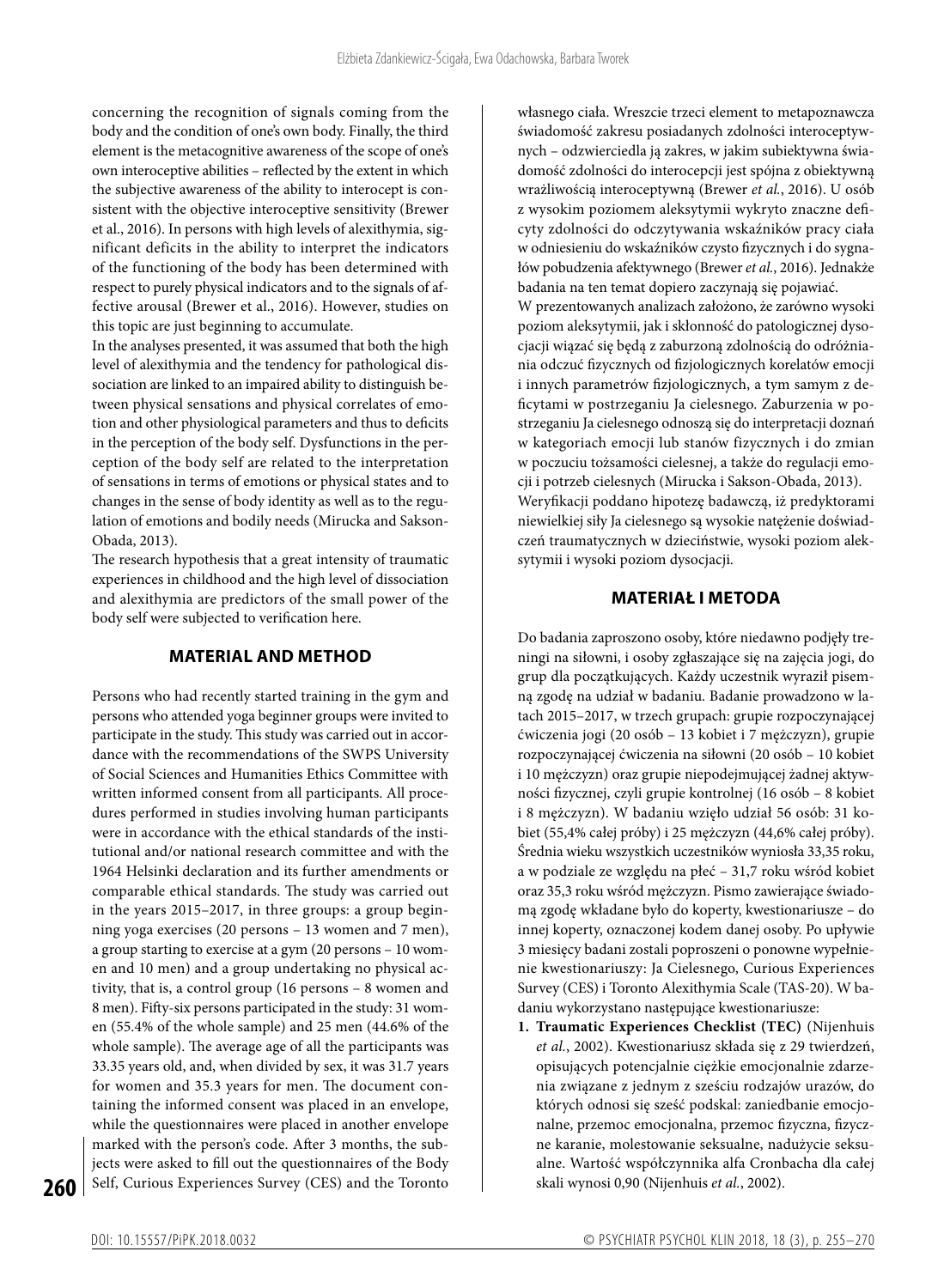Alexithymia Scale (TAS-20). The following questionnaires were used in the study:

- **1. Traumatic Experiences Checklist (TEC)** (Nijenhuis et al., 2002). The questionnaire consists of 29 statements describing potentially serious emotional events related to one of the following six types of trauma, referred to by six subscales: emotional neglect, emotional violence, physical violence, corporal punishment, sexual harassment and sexual abuse. The Cronbach alpha coefficient for the whole scale was 0.90 (Nijenhuis et al., 2002).
- **2. Toronto Alexithymia Scale** (**TAS-20)** (Parker et al., 2003). The questionnaire consists of 20 questions, relating to the following three subscales: difficulty in verbalising emotions, difficulty in identifying emotions, operative style of thinking. The Cronbach alpha coefficient for the whole questionnaire in the Polish language version was 0.73.
- **3. Curious Experiences Survey** (**CES)** (Goldberg, 1999). The questionnaire consists of 31 questions, concerning the following three subscales: amnesia (8 questions), self-preoccupation (12 questions) and depersonalisation (11 questions). The Cronbach alpha coefficient for the whole scale is 0.91 for women and 0.90 for men (Goldberg, 1999).
- **4. Body Self Questionnaire** (Sakson-Obada, 2009a). The questionnaire contains 90 statements referring to the functions performed by the body self (experiencing and interpreting sensations and regulation) as well as to the acceptance of one's body (the subscale "Emotional
- **2. Toronto Alexithymia Scale** (**TAS-20)** (Parker *et al.*, 2003). Kwestionariusz składa się z 20 pytań, odnoszących się do trzech podskal: trudność w werbalizacji emocji, trudność w identyfikacji emocji, operacyjny styl myślenia. Dla całego kwestionariusza w polskiej wersji językowej alfa Cronbacha wynosi 0,73.
- **3. Curious Experiences Survey** (**CES)** (Goldberg, 1999). Kwestionariusz składa się z 31 pytań, dotyczących trzech podskal: amnezji (8 pytań), zaabsorbowania sobą (12 pytań) oraz depersonalizacji (11 pytań). Współczynnik alfa Cronbacha dla całej skali wynosi 0,91 w przypadku kobiet i 0,90 w przypadku mężczyzn (Goldberg, 1999).
- **4. Kwestionariusz Ja Cielesnego** (Sakson-Obada, 2009a). Zawiera 90 twierdzeń, odnoszących się do funkcji pełnionych przez Ja cielesne (doznawanie, interpretacja doznań i regulacja), a także do akceptacji własnego ciała (podskala "Stosunek emocjonalny do ciała") oraz sytuacji, wktórych manifestuje się Ja cielesne (podskale "Komfort w sytuacji bliskości fizycznej" i "Ochrona ciała"). Im wyższy wynik w każdej podskali, tym większe nieprawidłowości w funkcjonowaniu Ja cielesnego. Narzędzie ma zadowalające właściwości psychometryczne do celów badawczych (Sakson-Obada, 2009a).

# **WYNIKI**

W celu weryfikacji hipotezy dotyczącej związku natężenia doświadczeń traumatycznych, aleksytymii i dysocjacji

|                                                                                                                          | <b>Emotional neglect</b><br><b>Zaniedbanie</b><br>emocjonalne | <b>Emotional</b><br>violence<br>Przemoc emocjonalna | <b>Physical violence</b><br>Przemoc fizyczna | <b>Corporal</b><br>punishment<br>Fizyczne karanie |
|--------------------------------------------------------------------------------------------------------------------------|---------------------------------------------------------------|-----------------------------------------------------|----------------------------------------------|---------------------------------------------------|
| Increased sensation thresholds<br>Podwyższone progi doznań                                                               | 0.179                                                         | 0.188                                               | 0.027                                        | 0.223                                             |
| <b>Lowered sensation thresholds</b><br>Obniżone progi doznań                                                             | 0.127                                                         | 0.192                                               | 0.047                                        | 0.138                                             |
| Interpretation of sensations in terms of emotions<br>Interpretacja doznań w kategoriach emocji                           | $0.270*$                                                      | $0.309*$                                            | $-0.041$                                     | $0.293*$                                          |
| Interpretation of sensations in terms of physical states<br>Interpretacja doznań w kategoriach stanów fizycznych         | 0.020                                                         | 0.107                                               | $-0.155$                                     | 0.207                                             |
| Interpretation of sensations in terms of the sense of identity<br>Interpretacja doznań w kategoriach poczucia tożsamości | 0.214                                                         | $0.324*$                                            | 0.046                                        | 0.219                                             |
| <b>Regulation of emotions</b><br>Regulacja emocji                                                                        | 0.235                                                         | 0.249                                               | $-0.093$                                     | $0.274*$                                          |
| <b>Regulation of physical states</b><br>Regulacja stanów fizycznych                                                      | 0.181                                                         | 0.252                                               | 0.064                                        | 0.156                                             |
| <b>Emotional attitude towards the body</b><br>Stosunek emocjonalny do ciała                                              | 0.146                                                         | $0.301*$                                            | 0.061                                        | 0.004                                             |
| Comfort in a situation of physical proximity<br>Komfort w sytuacji bliskości fizycznej                                   | 0.175                                                         | $0.326*$                                            | 0.228                                        | 0.197                                             |
| <b>Body protection</b><br>Ochrona ciała                                                                                  | $-0.092$                                                      | $-0.025$                                            | $-0.103$                                     | 0.004                                             |
| The power of the functions of the body self<br>Siła funkcji Ja cielesnego                                                | 0.238                                                         | $0.340*$                                            | $-0.005$                                     | 0.249                                             |
| * Correlation is significant at the level of 0.05 (two-sided).<br>* Korelacja istotna na poziomie 0,05 (dwustronnie).    |                                                               |                                                     |                                              |                                                   |

*Tab. 1. The values of* r *(Pearson correlation coefficients) between the dimensions of the body self and emotional neglect, emotional violence, physical violence and corporal punishment*

*Tab. 1. Wartości współczynników korelacji* r*-Pearsona między wymiarami Ja cielesnego a zaniedbaniem emocjonalnym, przemocą emocjonalną, przemocą fizyczną i fizycznym karaniem*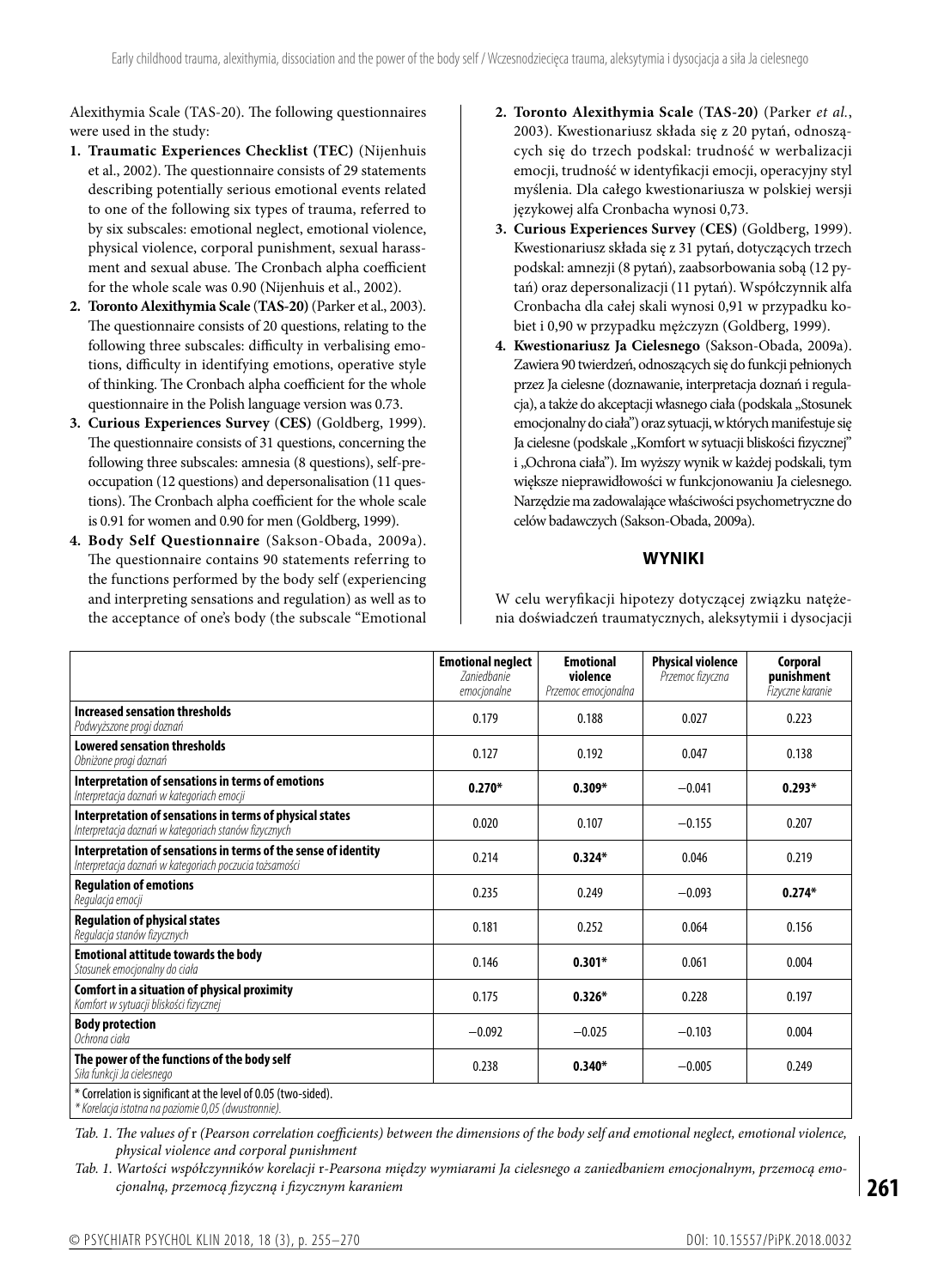Attitude Towards the Body") and the situations in which the body self manifests (the subscales "Comfort in the Situations of Physical Proximity" and "Protecting the Body"). The higher the score in any subscale, the greater the dysfunctions of the body self were. The instrument has satisfactory psychometric properties for research purposes (Sakson-Obada, 2009a).

#### **RESULTS**

In order to verify the hypothesis concerning the link between the intensity of traumatic experiences, alexithymia and dissociation and the dimensions of the body self, a series of correlation analyses was carried out with the use of the Pearson correlation coefficient (*r*) (Tabs. 1–3) as well as of analyses with stepwise regression method of adding predictors to the model. It was demonstrated that emotional neglect, emotional violence and corporal punishment correlate significantly with the interpretation of sensations in terms of emotions. Emotional violence is also associated with the interpretation of sensations in terms of identity, with the emotional attitude towards the body, comfort in a situation of physical proximity and the power of the body self functions (the higher the score, the poorer functioning of the body self). Corporal punishment z wymiarami Ja cielesnego przeprowadzono serię analiz korelacji przy użyciu współczynnika *r*-Pearsona (tab. 1–3) oraz analiz regresji z krokową metodą wprowadzania predyktorów do modelu. Wykazano, że zaniedbanie emocjonalne, przemoc emocjonalna i fizyczne karanie istotnie korelują z interpretacją doznań w kategoriach emocji. Przemoc emocjonalna jest ponadto związana z interpretacją doznań w kategoriach tożsamości, stosunkiem emocjonalnym do ciała, komfortem w sytuacji bliskości fizycznej i siłą funkcji Ja cielesnego (im wyższy wynik, tym słabsza funkcja Ja cielesnego). Fizyczne karanie okazało się umiarkowanie silnie związane z regulacją emocji.

W kolejnym kroku sprawdzono związek między wymiarami Ja cielesnego a dysocjacją. Analiza uzyskanych rezultatów pozwala na stwierdzenie, że istnieje silny lub umiarkowanie silny związek między niemal wszystkimi wymiarami Ja cielesnego a dysocjacją – rozpatrywaną jako całość i z rozbiciem na składowe: amnezję, zaabsorbowanie sobą i depersonalizację. Najsilniejszy związek występuje w przypadku depersonalizacji i zarówno podwyższonych, jak i obniżonych progów doznań oraz interpretacji doznań w kategoriach poczucia tożsamości. Ważna jest także korelacja między dysocjacją a siłą funkcji Ja cielesnego.

Dodatkowo warto zaznaczyć istotne statystycznie powiązania między regulacją emocji i stanów fizycznych oraz

|                                                                                                                                   | Dissociation-<br>overall result<br>Dysocjacja – wynik<br>ogólny | The level of amnesia<br>Poziom amnezji | The level of self-<br>preoccupation<br>Poziom zaabsorbowania<br>soba | <b>The level</b><br>of depersonalisation<br>Poziom depersonalizacji |
|-----------------------------------------------------------------------------------------------------------------------------------|-----------------------------------------------------------------|----------------------------------------|----------------------------------------------------------------------|---------------------------------------------------------------------|
| Increased sensation thresholds<br>Podwyższone progi doznań                                                                        | $0.605***$                                                      | $0.510***$                             | $0.465***$                                                           | $0.615***$                                                          |
| <b>Lowered sensation thresholds</b><br>Obniżone progi doznań                                                                      | $0.523**$                                                       | $0.482**$                              | $0.393**$                                                            | $0.521***$                                                          |
| Interpretation of sensations in terms of emotions<br>Interpretacja doznań w kategoriach emocji                                    | $0.500**$                                                       | $0.412**$                              | $0.449**$                                                            | $0.449**$                                                           |
| Interpretation of sensations in terms of physical states<br>Interpretacja doznań w kategoriach stanów fizycznych                  | 0.207                                                           | 0.147                                  | 0.212                                                                | 0.172                                                               |
| Interpretation of sensations in terms of the sense of identity<br>Interpretacja doznań w kategoriach poczucia tożsamości          | $0.579***$                                                      | $0.376**$                              | $0.500**$                                                            | $0.587**$                                                           |
| <b>Regulation of emotions</b><br>Regulacja emocji                                                                                 | $0.365***$                                                      | 0.215                                  | $0.377**$                                                            | $0.321*$                                                            |
| <b>Regulation of physical states</b><br>Regulacja stanów fizycznych                                                               | $0.376**$                                                       | 0.154                                  | $0.400**$                                                            | $0.349**$                                                           |
| <b>Emotional attitude towards the body</b><br>Stosunek emocjonalny do ciała                                                       | $0.373**$                                                       | 0.260                                  | $0.321*$                                                             | $0.372**$                                                           |
| Comfort in a situation of physical proximity<br>Komfort w sytuacji bliskości fizycznej                                            | $0.376**$                                                       | $0.396**$                              | $0.267*$                                                             | $0.367**$                                                           |
| <b>Body protection</b><br>Ochrona ciała                                                                                           | $-0.009$                                                        | $-0.023$                               | 0.023                                                                | $-0.031$                                                            |
| The power of the functions of the body self<br>Siła funkcji Ja cielesnego                                                         | $0.600**$                                                       | $0.433**$                              | $0.532**$                                                            | $0.576***$                                                          |
| * Correlation is significant at the level of 0.05 (two-sided).<br>** Correlation is significant at the level of 0.01 (two-sided). |                                                                 |                                        |                                                                      |                                                                     |

*\* Korelacja istotna na poziomie 0,05 (dwustronnie). \*\* Korelacja istotna na poziomie 0,01 (dwustronnie).*

*Tab. 2. The values of* r *(Pearson correlation coefficients) between the dimensions of the body self and the level of amnesia, self-preoccupation and depersonalisation as well as the general level of dissociation*

*Tab. 2. Wartości współczynników korelacji* r*-Pearsona między wymiarami Ja cielesnego a poziomem amnezji, zaabsorbowania sobą i depersonalizacji oraz ogólnym poziomem dysocjacji*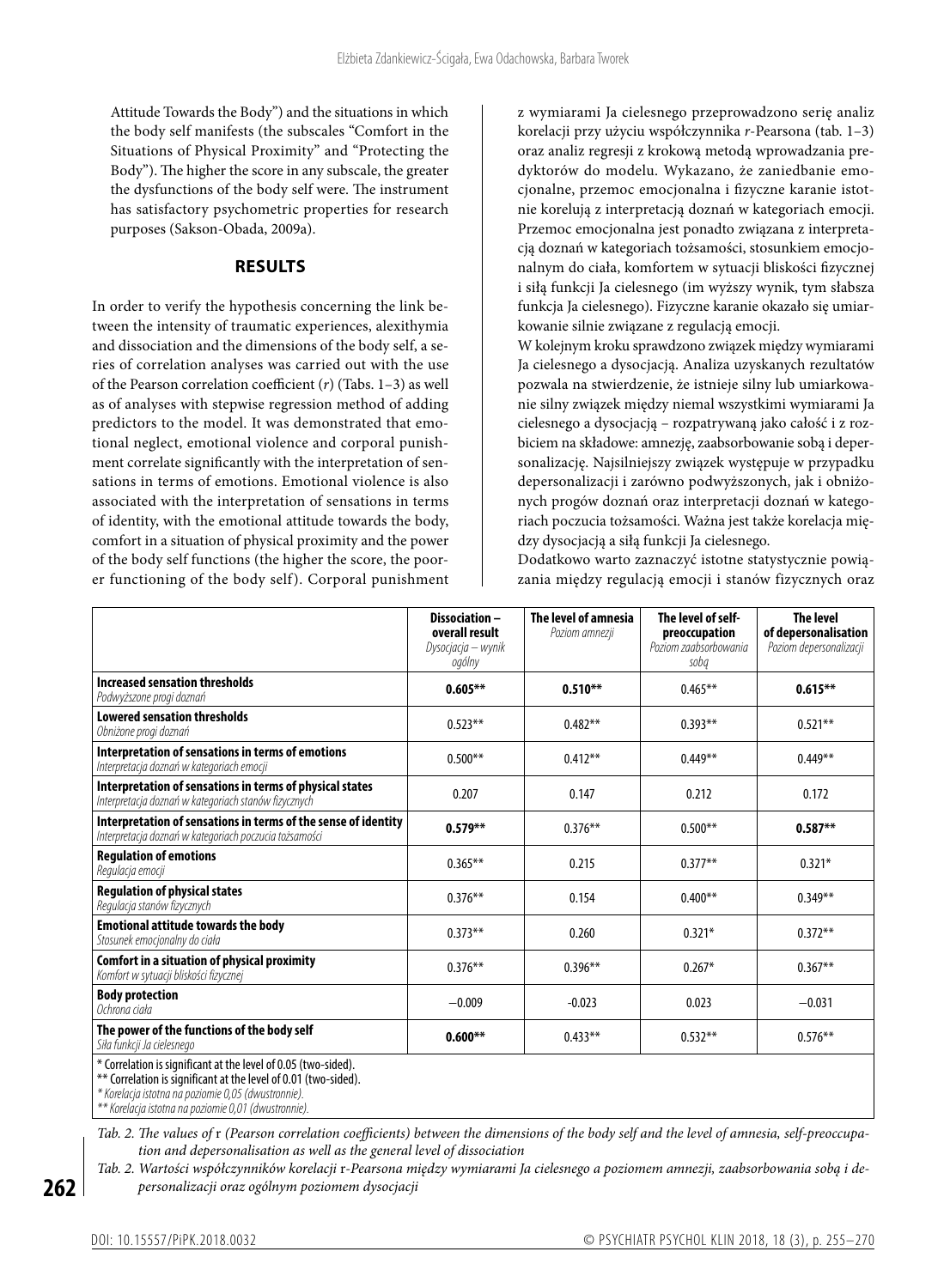|                                                                                                                          | The general level<br>of alexithymia<br>Ogólny poziom<br>aleksytymii | <b>Difficulty</b><br>in verbalising<br>emotions<br>Trudność w werbalizacji<br>emocji | <b>Difficulty</b><br>in identifying<br>emotions<br>Trudność w identyfikacji<br>emocji | <b>Operative style</b><br>of thinking<br>Operacyjny styl myślenia |
|--------------------------------------------------------------------------------------------------------------------------|---------------------------------------------------------------------|--------------------------------------------------------------------------------------|---------------------------------------------------------------------------------------|-------------------------------------------------------------------|
| Increased sensation thresholds<br>Podwyższone progi doznań                                                               | $0.381**$                                                           | $0.321*$                                                                             | $0.443***$                                                                            | 0.098                                                             |
| <b>Lowered sensation thresholds</b><br>Obniżone progi doznań                                                             | $0.365***$                                                          | $0.310*$                                                                             | $0.460***$                                                                            | 0.046                                                             |
| Interpretation of sensations in terms of emotions<br>Interpretacja doznań w kategoriach emocji                           | $0.539**$                                                           | $0.450**$                                                                            | $0.677**$                                                                             | 0.080                                                             |
| Interpretation of sensations in terms of physical states<br>Interpretacja doznań w kategoriach stanów fizycznych         | $0.442**$                                                           | $0.378**$                                                                            | $0.526***$                                                                            | 0.094                                                             |
| Interpretation of sensations in terms of the sense of identity<br>Interpretacja doznań w kategoriach poczucia tożsamości | 0.189                                                               | 0.212                                                                                | $0.353**$                                                                             | $-0.169$                                                          |
| <b>Regulation of emotions</b><br>Regulacja emocji                                                                        | 0.252                                                               | 0.156                                                                                | $0.503**$                                                                             | $-0.143$                                                          |
| <b>Regulation of physical states</b><br>Regulacja stanów fizycznych                                                      | 0.189                                                               | 0.186                                                                                | $0.346**$                                                                             | $-0.137$                                                          |
| <b>Emotional attitude towards the body</b><br>Stosunek emocjonalny do ciała                                              | 0.247                                                               | 0.192                                                                                | $0.334*$                                                                              | 0.022                                                             |
| Comfort in a situation of physical proximity<br>Komfort w sytuacji bliskości fizycznej                                   | 0.192                                                               | $0.270*$                                                                             | 0.144                                                                                 | 0.044                                                             |
| <b>Body protection</b><br>Ochrona ciała                                                                                  | $-0.042$                                                            | 0.094                                                                                | 0.006                                                                                 | $-0.205$                                                          |
| The power of the functions of the body self<br>Siła funkcji Ja cielesnego                                                | $0.444**$                                                           | $0.374***$                                                                           | $0.623**$                                                                             | $-0.019$                                                          |
| * Correlation is significant at the level of 0.05 (two-sided).                                                           |                                                                     |                                                                                      |                                                                                       |                                                                   |

\*\* Correlation is significant at the level of 0.01 (two-sided).

*\* Korelacja istotna na poziomie 0,05 (dwustronnie).*

Tab. 3. The values of *r* (Pearson correlation coefficients) between the dimensions of the body self and the difficulty in verbalising and iden*tifying emotions, operative style of thinking and the general levels of alexithymia*

*Tab. 3. Wartości współczynników korelacji* r*-Pearsona między wymiarami Ja cielesnego a trudnością w werbalizacji i identyfikacji emocji, operacyjnym stylem myślenia i ogólnym poziomem aleksytymii*

turned out to be moderately strongly linked to regulating emotions.

In the next step, the relationship between the dimensions of the body self and dissociation was examined. The analysis of the results obtained allow the conclusion that there is a strong or moderately strong relationship between almost all the dimensions of the body self and dissociation, both examined as a whole and broken down into its components: amnesia, self-preoccupation and depersonalisation. The strongest link occurs in the case of depersonalisation, sensory thresholds, both increased and lowered ones, and the interpretation of sensations in terms of the sense of identity. The correlation between the dissociation and the power of the functioning of the body self is also important. It is worth noting, as well, that there are statistically significant links between the regulation of emotions and physical states and the emotional attitude towards the body and the level of self-preoccupation, the level of depersonalisation and the general level of dissociation. The strength of the links obtained proved to be moderate or strong. The only exception was the link between the comfort in a situation of physical proximity and the level of selfpreoccupation – here the link can be considered weak. However, as expected, the higher the level of tendencies stosunkiem emocjonalnym do ciała a poziomem zaabsorbowania sobą, poziomem depersonalizacji i ogólnym poziomem dysocjacji. Siła uzyskanych związków okazała się umiarkowana albo silna. Jedynym wyjątkiem było powiązanie między komfortem w sytuacji bliskości fizycznej a poziomem zaabsorbowania sobą – tutaj siłę związku uznać można za słabą. Jednak, zgodnie z przewidywaniami, im wyższy poziom skłonności do patologicznej dysocjacji występuje u jednostki, tym większy ma ona problem z trafnym rozpoznawaniem i rozumieniem funkcjonowania somatycznego – zarówno w zakresie czysto fizjologicznych aspektów interocepcji, jak i interocepcji afektywnej. Ostatnia z analiz korelacji dotyczyła związku między wybranymi wymiarami Ja cielesnego a aleksytymią.

Najsilniejszy związek wystąpił między trudnościami w identyfikacji emocji a interpretacją doznań w kategoriach emocji oraz interpretacją doznań w kategoriach doznań fizycznych. Ten deficyt poznawczego opracowywania afektu wiąże się również z siłą funkcji Ja cielesnego (de facto – ze słabym Ja cielesnym). Kolejna ważna korelacja dotyczy regulacji emocji: brak zdolności identyfikacji emocji skutkuje zaburzeniami w ich regulacji.

Na podstawie dokonanych analiz wykazano, że im większe natężenie traum, dysocjacji i aleksytymii, tym słabsze Ja

*<sup>\*\*</sup> Korelacja istotna na poziomie 0,01 (dwustronnie).*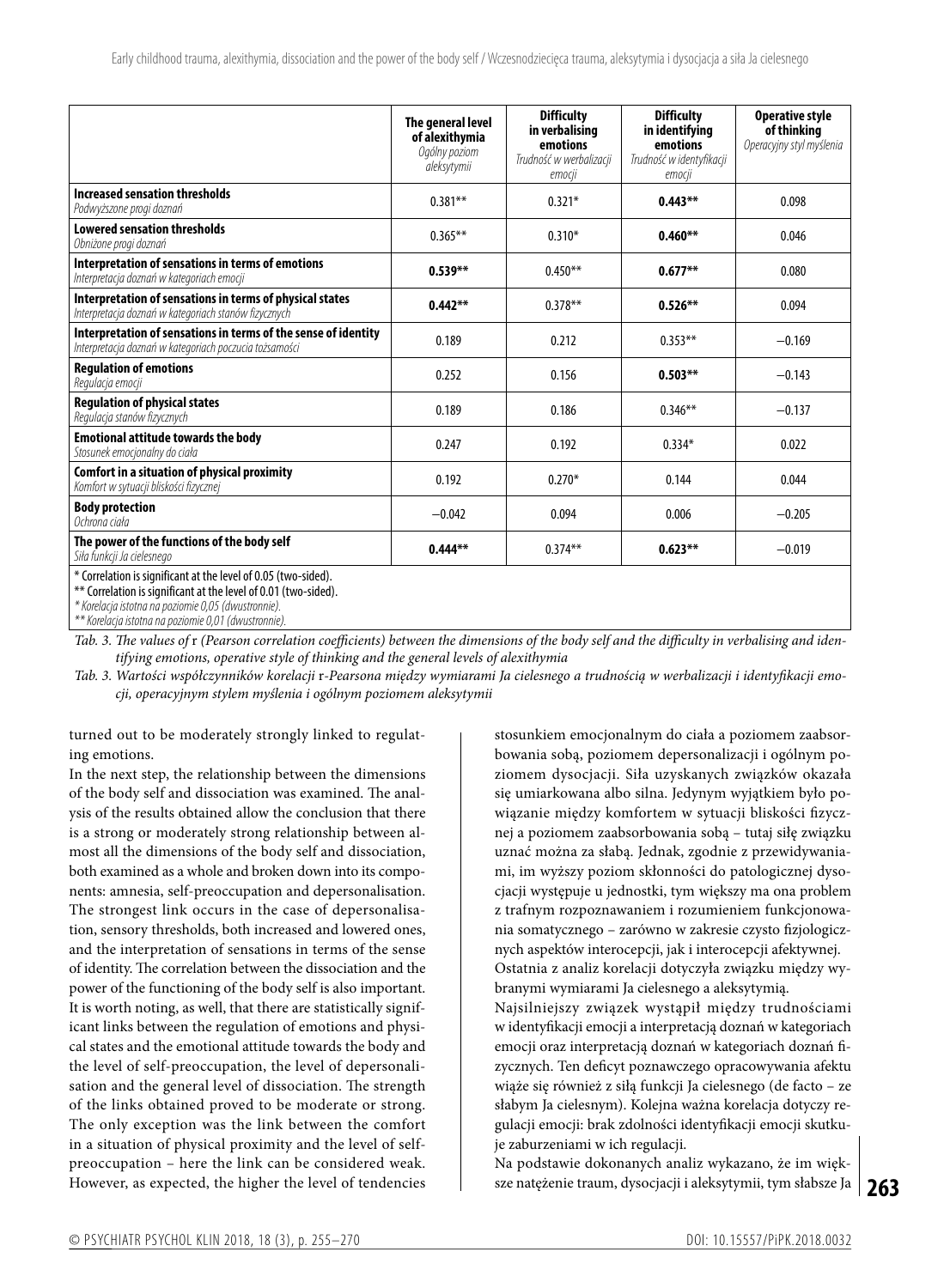to pathological dissociation in an individual, the greater problems the person has with the right recognition and understanding of somatic functioning – both with respect to the purely physiological aspects of interoception and to affective interoception.

The last of the correlation analyses concerned the relationship between selected dimensions of the body self and alexithymia. The strongest link was between the difficulties in identifying emotions and interpreting sensations in terms of emotions as well as interpreting sensations in terms of physical sensations. This deficit of cognitive elaboration of affect is also associated with the power of the body self (with weak the body self, in fact). Another important correlation concerns the regulation of emotions: the inability to identify emotions results in emotion regulation disorders.

Based on the analyses conducted, it was demonstrated that the greater the intensity of the traumas, dissociation and alexithymia, the weaker the body self is in various dimensions. To supplement the results, it was checked whether trauma, alexithymia and dissociation combined allow to predict the power of the body self. For this purpose, a number of regression analyses were conducted, adding predictors stepwise into the model.

In order to establish whether the level of elevated sensation thresholds can be predicted based on the levels of depersonalisation, self-preoccupation and amnesia as well as difficulties in identifying and verbalising of emotions, a stepwise multiple regression analysis with adding predictors into the model was conducted. The analysis revealed a statistically significant model with two predictors – the level of depersonalisation and the difficulty in identifying emotions – for  $F(2, 53) = 24.366$ ;  $p < 0.001$ . The resulting model explains 45.9% (*R-squared* = 0.459) of the variability in the level of elevated thresholds of sensations. Detailed statistics of the coefficients are presented in Tab. 4.

On the basis of the obtained the beta coefficient, the level of depersonalisation can be considered a strong predictor ( $β = 0.545$ ), while difficulty in identifying emotions is a moderate predictor ( $\beta$  = 0.325).

A similar method was used to analyse other possible links. It was examined whether the level of the lowered sensation thresholds can be predicted based on the levels of depersonalisation, self-preoccupation and amnesia as well cielesne w poszczególnych wymiarach. Jako uzupełnienie wyników sprawdzono, czy trauma, aleksytymia i dysocjacja łącznie pozwalają przewidywać siłę poszczególnych wymiarów Ja cielesnego. W tym celu przeprowadzono szereg analiz regresji z krokową metodą wprowadzania predyktorów do modelu.

Aby sprawdzić, czy poziom podwyższonych progów doznań można przewidywać na podstawie poziomów depersonalizacji, zaabsorbowania sobą i amnezji oraz trudności w identyfikacji i werbalizacji emocji, przeprowadzono analizę regresji wielokrotnej metodą krokową. Analiza ujawniła istotny statystycznie model z dwoma predyktorami – poziomem depersonalizacji i trudnością w identyfikacji emocji – dla *F*(2, 53) = 24,366; *p* < 0,001. Uzyskany model wyjaśnia 45,9% (*skorygowane R-kwadrat* = 0,459) zmienności poziomu podwyższonych progów doznań. Szczegółowe statystyki współczynników przedstawiono w tab. 4.

Na podstawie uzyskanych wartości bety poziom depersonalizacji można uznać za silny predyktor (*β* = 0,545), natomiast trudność w identyfikacji emocji – za predyktor o umiarkowanej sile ( $\beta$  = 0,325).

Podobną metodą przeanalizowano pozostałe ewentualne związki. Sprawdzono, czy poziom obniżonych progów doznań można przewidywać na podstawie poziomów depersonalizacji, zaabsorbowania sobą i amnezji oraz trudności w identyfikacji i werbalizacji emocji. Analiza wykazała istotny statystycznie model z dwoma predyktorami – poziomem depersonalizacji i trudnością w identyfikacji emocji – dla *F*(2, 53) = 17,511; *p* < 0,001. Uzyskany model wyjaśnia 37,5% (*skorygowane R-kwadrat* = 0,375) zmienności poziomu obniżonych progów doznań. Na podstawie wartości bety zarówno poziom depersonalizacji (*β* = 0,442), jak i trudność w identyfikacji emocji (*β* = 0,364) można uznać za predyktory o umiarkowanej sile.

Analogiczne analizy przeprowadzono w celu sprawdzenia, czy poziom interpretacji doznań w kategoriach emocji można przewidywać na podstawie poziomów depersonalizacji, zaabsorbowania sobą i amnezji, trudności w identyfikacji i werbalizacji emocji, fizycznego karania, zaniedbania emocjonalnego oraz przemocy emocjonalnej. Uzyskano istotny statystycznie model z czteroma predyktorami – poziomem zaabsorbowania sobą, trudnością w identyfikacji emocji, trudnością w werbalizacji emocji i zaniedbaniem

|                                                                                                                                                                   |       | <b>95% DGPU</b> | 95% GGPU |       |             |
|-------------------------------------------------------------------------------------------------------------------------------------------------------------------|-------|-----------------|----------|-------|-------------|
| (Constant)<br>(Stała)                                                                                                                                             | 0.264 | $-0.167$        | 0.696    |       | $p = 0.224$ |
| The level of depersonalisation<br>Poziom depersonalizacii                                                                                                         | 0.046 | 0.029           | 0.063    | 0.545 | p < 0.001   |
| Difficulty in identifying emotions<br>Trudność w identyfikacji emocji                                                                                             | 0.032 | 0.012           | 0.051    | 0.325 | $p = 0.002$ |
| B – non-standardised value of the impact factor of the predictor on the dependent variable; 95% DGPU, 95% GGPU – lower and upper bound of the confidence interval |       |                 |          |       |             |

with the use of a95% significance level; *β* – standardised value of factor of the impact factor of the predictor on the dependent variable; *p* – significance level. *B – niewystandaryzowana wartość współczynnika wpływu predyktora na zmienną zależną;* **95% DGPU***,* **95% GGPU** *– dolna igórna wartość przedziału ufności z zastosowaniem 95-procentowego poziomu istotności;* **β** *– wystandaryzowana wartość współczynnika wpływu predyktora na zmienną zależną;* **p** *– poziom istotności.*

*Tab. 4. Regression coefficients for the dependent variable of the "level of the increased sensation thresholds" in the regression model obtained Tab. 4. Współczynniki regresji dla zmiennej zależnej "poziom podwyższonych progów doznań" w uzyskanym modelu regresji*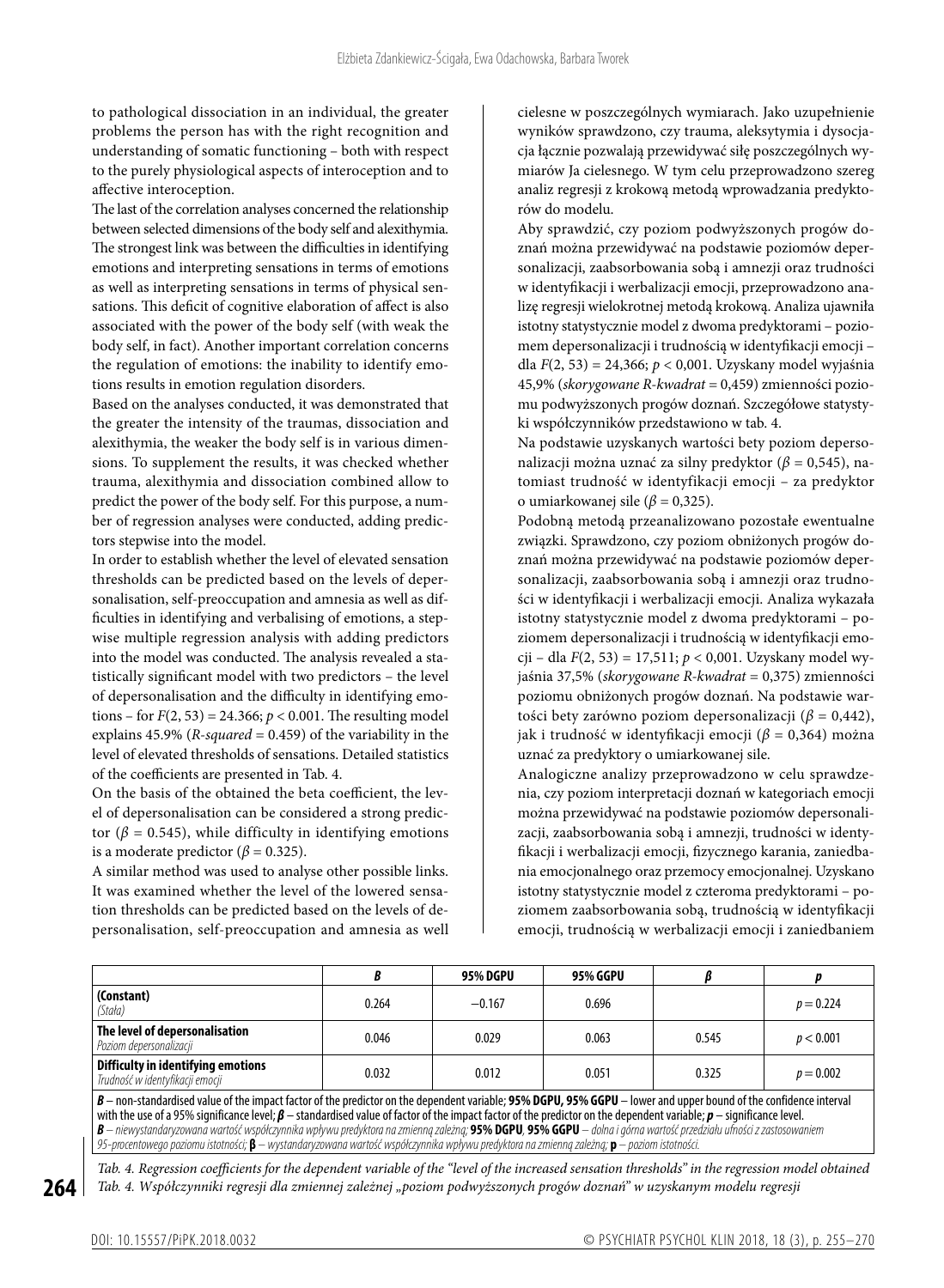as the difficulties in identifying and verbalising emotions. The analysis yielded a statistically significant model with two predictors – the level of depersonalisation and the difficulty in identifying emotions – for  $F(2, 53) = 17.511$ ;  $p < 0.001$ . The resulting model explains 37.5% (*R-squared* = 0.375) variability in the level of the reduced sensation thresholds. Based on the value of the beta coefficient, both depersonalisation ( $\beta$  = 0.442) and the difficulty in identifying emotions ( $\beta$  = 0.364) can be considered moderate predictors. Similar analyses were conducted in order to check whether the level of the interpretation of experiences in terms of emotions can be predicted based on the levels of depersonalisation, self-preoccupation and amnesia as well as the difficulties in identifying and verbalising emotions, corporal punishment, emotional neglect and emotional violence. A statistically significant model was obtained, with four predictors – the level of self-preoccupation, the difficulty in identifying emotions, the difficulty in verbalising emotions and emotional neglect – for  $F(2, 51) = 25.014$ ; *p* < 0,001. This model explains 63.6% (*R-squared* = 0.636) of the variability in the level of interpreting sensations in terms of emotions. The difficulty in identifying emotions  $(\beta = 0.474)$ , the level of self-preoccupation ( $\beta = 0.343$ ) and

emotional neglect ( $\beta$  = 0.306) may be considered moderate predictors, while the difficulty in verbalising emotions  $(\beta = 0.233)$  may be regarded as a poor predictor.

A statistically significant model with one predictor – difficulty in identifying emotions – for  $F(1, 54) = 20.643$ ; *p* < 0.001 was constructed based on the analysis aimed at demonstrating whether the level of the interpretation of sensations in terms of physical states may be predicted based on the difficulty of identifying and verbalising emotions. The resulting model explains 27.7% (*R-squared* = 0.277) of the variability in the level of interpreting sensations in terms of physical states. The value of the beta coefficient shows that the difficulty in identifying emotions can be considered a strong predictor ( $\beta$  = 0.526).

Subsequently, it was explored whether the level of interpreting sensations in terms of the sense of identity may be predicted based on the levels of depersonalisation, self-preoccupation and amnesia, difficulty in identifying emotions and emotional violence. A statistically significant model was obtained explaining 42.1% (*R-squared* = 0.421) variability in the level of interpreting sensations in terms of the sense of identity. The predictors observed were depersonalisation, difficulty in identifying emotions and emotional violence –  $F(3, 52) = 14.339; p < 0.001$ . In accordance with the results obtained, the level of depersonalisation ( $\beta$  = 0.503) can be considered a strong predictor, whereas emotional violence ( $\beta$  = 0.236) and difficulty in identifying emotions  $(\beta = 0.229)$  turned out to be poor predictors.

It was also examined whether, based on levels of depersonalisation and self-preoccupation, difficulty in identifying emotions and corporal punishment, the level of regulation of emotions can be predicted. The analysis revealed a statistically significant model with two predictors – the level emocjonalnym – dla *F*(2, 51) = 25,014; *p* < 0,001. Model ten wyjaśnia 63,6% (*skorygowane R-kwadrat* = 0,636) zmienności poziomu interpretacji doznań w kategoriach emocji. Trudność w identyfikacji emocji (*β* = 0,474), poziom zaabsorbowania sobą (*β* = 0,343) i zaniedbanie emocjonalne (*β* = 0,306) można uznać za predyktory o umiarkowanej sile, a trudność w werbalizacji emocji (*β* = 0,233) – za predyktor słaby.

Istotny statystycznie model z jednym predyktorem – trudnością w identyfikacji emocji – dla *F*(1, 54) = 20,643; *p* < 0,001 zbudowano w przypadku analizy mającej wykazać, czy poziom interpretacji doznań w kategoriach stanów fizycznych można przewidywać na podstawie trudności w identyfikacji emocji i werbalizacji emocji. Uzyskany model wyjaśnia 27,7% (*R-kwadrat* = 0,277) zmienności poziomu interpretacji doznań w kategoriach stanów fizycznych. Wartość bety wskazuje, iż trudność w identyfikacji emocji można uznać za predyktor silny (*β* = 0,526).

Następnie sprawdzono, czy poziom interpretacji doznań w kategoriach poczucia tożsamości można przewidywać na podstawie poziomów depersonalizacji, zaabsorbowania sobą i amnezji, trudności w identyfikacji emocji oraz przemocy emocjonalnej. Uzyskano istotny statystycznie model wyjaśniający 42,1% (*skorygowane R-kwadrat* = 0,421) zmienności poziomu interpretacji doznań w kategoriach poczucia tożsamości. Zaobserwowane predyktory to poziom depersonalizacji, trudność w identyfikacji emocji i przemoc emocjonalna – *F*(3, 52) = 14,339; *p* < 0,001. Zgodnie z otrzymanymi wynikami poziom depersonalizacji (*β* = 0,503) uznać można za silny predyktor, natomiast przemoc emocjonalna (*β* = 0,236) i trudność w identyfikacji emocji (*β* = 0,229) jako predyktory charakteryzowały się słabą siłą.

Sprawdzono także, czy na podstawie poziomów depersonalizacji i zaabsorbowania sobą, trudności w identyfikacji emocji oraz fizycznego karania można przewidywać poziom regulacji emocji. Analiza wykazała istotny statystycznie model z dwoma predyktorami – poziomem zaabsorbowania sobą i trudnością w identyfikacji emocji – dla *F*(2, 53) = 13,598; *p* < 0,001. Uzyskany model wyjaśnia 31,4% (*skorygowane R-kwadrat* = 0,314) zmienności poziomu obniżonych progów doznań. Na podstawie wartości bety trudność w identyfikacji emocji (*β* = 0,451) można uznać za predyktor o umiarkowanej sile, a poziom zaabsorbowania sobą ( $\beta$  = 0,299) – za predyktor słaby.

**265** sorbowania sobą, amnezji i depersonalizacji (3) oraz czy W dalszej części analiz sprawdzano, czy poziom regulacji stanów emocjonalnych można przewidywać na podstawie trudności w identyfikacji emocji oraz poziomów zaabsorbowania sobą i depersonalizacji (1), czy stosunek emocjonalny do ciała można przewidywać na podstawie trudności w identyfikacji emocji, przemocy emocjonalnej oraz poziomów zaabsorbowania sobą i depersonalizacji (2), czy poziom komfortu w sytuacji bliskości fizycznej można przewidywać na podstawie trudności w werbalizacji emocji, przemocy emocjonalnej oraz poziomów zaab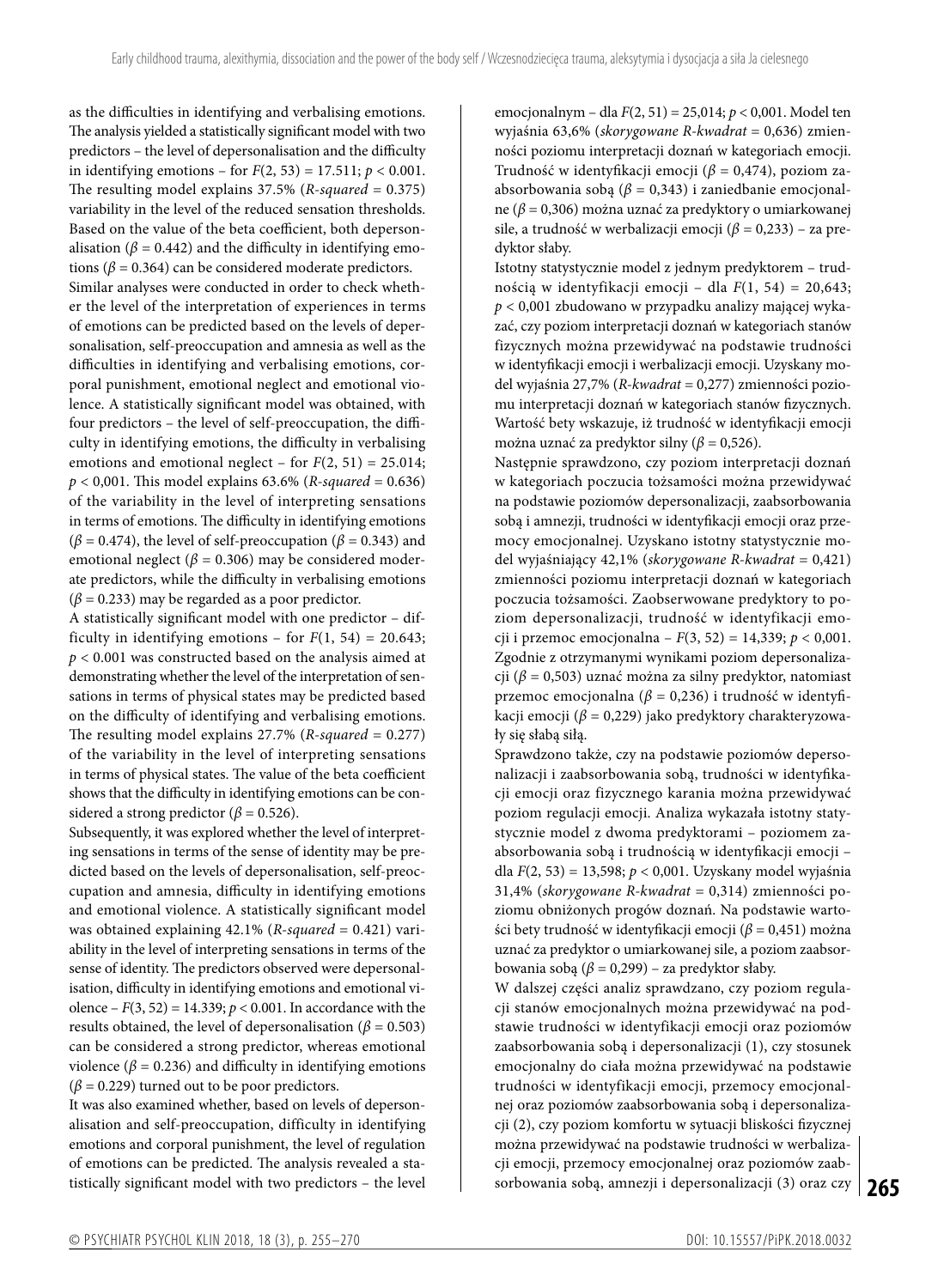of self-preoccupation and the difficulty in identifying emotions – for *F*(2, 53) = 13.598; *p* < 0.001. The model obtained explains 31.4% (*R-squared* = 0.314) variability in the level of reduced sensation thresholds. Based on the value of the beta coefficient, difficulty in identifying emotions ( $\beta$  = 0.451) may be considered a moderate predictor, while the level of self-preoccupation ( $\beta$  = 0.299) may be regarded as a poor predictor. In the further part of the analyses, it was explored whether the level of emotional regulation may be predicted based on the difficulty in identifying emotions and the levels of selfpreoccupation and depersonalisation (1), whether the emotional attitude towards the body can be predicted based on difficulty in identifying emotions, emotional violence and the levels of self-preoccupation and depersonalisation (2), whether the level of comfort in a situation of physical proximity can be predicted based on the difficulty in verbalising emotions, emotional violence and the levels of self-preoccupation, amnesia and depersonalisation (3) as well as whether the level of the power of the body self can be predicted based on the difficulty in identifying and verbalising emotions, emotional violence and the level of self-preoccupation, amnesia and depersonalisation (4). In the first case, the following turned out to be the predictors of the variation in the level of emotional regulation: the level of selfpreoccupation (poor predictor: *β* = 0.285) and difficulties in identifying emotions –  $F(2, 53) = 8.303$ ;  $p = 0.001$  (moderate predictor:  $\beta$  = 0.350). In the second case, the analysis revealed a statistically significant model with three predictors (all relatively poor) – the level of depersonalisation, emotional violence and difficulty in identifying emotions – for  $F(3, 52) = 6.202$ ;  $p = 0.001$ . The model obtained explains 22.1% (*R-squared* = 0.221) of the variability in the level of the emotional attitude towards the body. In the third case, a statistically significant model was obtained, with two moderate predictors –  $F(2, 53) = 8.950$ ;  $p < 0.001$ . The variability in the level of comfort in a situation of physical proximity was conditioned by the level of amnesia and emotional violence. The model explains 22.4% (*R-squared* = 0.224) of the variability. In the final, fourth case, the analysis revealed a statistically significant model with three predictors – the level of depersonalisation, emotional violence and difficulty in identifying emotions – for *F*(3, 52) = 32.199; *p* < 0.001. The model obtained explains 63% (*R-squared* = 0.630) of the variability in the power of the functioning of the body self. Difficulty in identifying emotions ( $\beta$  = 0.514) turned out to be the strongest predictor here, while the level of depersonalisation ( $\beta$  = 0.429) was a moderate predictor, whereas emotional violence ( $\beta$  = 0.245) was a poor one.

In the second part of the study, carried out after 3 months, it was examined whether physical activity and its type exert any influence on the level of dissociation and alexithymia as well as on experiencing the body self. In order to verify the assumption that the level of selected dimensions of dissociation measured using the CES questionnaire would change after 3 months of regular training – depending on the technique of working with the body (strength exercises, poziom siły Ja cielesnego można przewidywać na podstawie trudności w identyfikacji emocji i werbalizacji emocji, przemocy emocjonalnej oraz poziomów zaabsorbowania sobą, amnezji i depersonalizacji (4). W pierwszym przypadku predyktorami zmienności poziomu regulacji stanów emocjonalnych okazały się: poziom zaabsorbowania sobą (słaby predyktor: *β* = 0,285) i trudności w identyfikowaniu emocji – *F*(2, 53) = 8,303; *p* = 0,001 (predyktor o umiarkowanej sile: *β* = 0,350). W drugim przypadku analiza ujawniła istotny statystycznie model z trzema predyktorami (wszystkie stosunkowo słabe) – poziomem depersonalizacji, przemocą emocjonalną i trudnością w identyfikacji emocji – dla *F*(3, 52) = 6,202; *p* = 0,001. Uzyskany model wyjaśnia 22,1% (*skorygowane R-kwadrat* = 0,221) zmienności poziomu stosunku emocjonalnego do ciała. W trzecim przypadku odnotowano istotny statystycznie model z dwoma predyktorami o umiarkowanej sile – *F*(2, 53) = 8,950; *p* < 0,001. Zmienność poziomu komfortu w sytuacji bliskości fizycznej była warunkowana poziomem amnezji i przemocą emocjonalną. Model wyjaśnia 22,4% (*skorygowane R-kwadrat* = 0,224) zmienności. W ostatnim, czwartym przypadku analiza wykazała istotny statystycznie model z trzema predyktorami – poziomem depersonalizacji, przemocą emocjonalną i trudnością w identyfikowaniu emocji – dla *F*(3, 52) = 32,199; *p* < 0,001. Uzyskany model wyjaśnia 63% (*skorygowane R-kwadrat* = 0,630) zmienności poziomu siły funkcji Ja cielesnego. Najsilniejszym predyktorem okazała się trudność w identyfikacji emocji (*β* = 0,514), umiarkowaną siłą charakteryzował się poziom depersonalizacji (*β* = 0,429), natomiast przemoc emocjonalna ( $\beta$  = 0,245) była predyktorem słabym.

W drugiej części badania, która została przeprowadzona po 3 miesiącach, sprawdzano, czy aktywność fizyczna i jej rodzaj mają wpływ na poziom dysocjacji i aleksytymii oraz na odczuwanie Ja cielesnego. W celu weryfikacji założenia, że poziom wybranych wymiarów dysocjacji mierzonych kwestionariuszem CES ulegnie zmianie po 3 miesiącach regularnego trenowania – w zależności od stosowanej techniki pracy nad ciałem (ćwiczenia siłowe, joga, grupa kontrolna) – przeprowadzono serię dwuczynnikowych analiz wariancji w schemacie mieszanym. Analiza nie ujawniła istotnych statystycznie efektów interakcji. Podobną analizę wykonano dla aleksytymii i również nie wykazano istotnych statystycznie efektów interakcji. Na uwagę zasługuje jednak wynik grupy trenującej jogę dotyczący poziomu trudności w identyfikacji emocji. Okazało się, iż różnica między pierwszym a drugim pomiarem jest na poziomie tendencji statystycznej,  $p = 0.06$ .

W celu zweryfikowania, czy poziom wybranych wymiarów Ja cielesnego w zależności od stosowanej techniki pracy nad ciałem uległ zmianie po 3 miesiącach regularnego trenowania, przeprowadzono serię dwuczynnikowych analiz wariancji w schemacie mieszanym. Analiza ujawniła istotny statystycznie efekt interakcji czasu pracy nad ciałem i zastosowanej techniki dla interpretacji doznań w kategoriach emocji jako wymiaru Ja cielesnego – *F*(2, 50) = 4,489;

**266**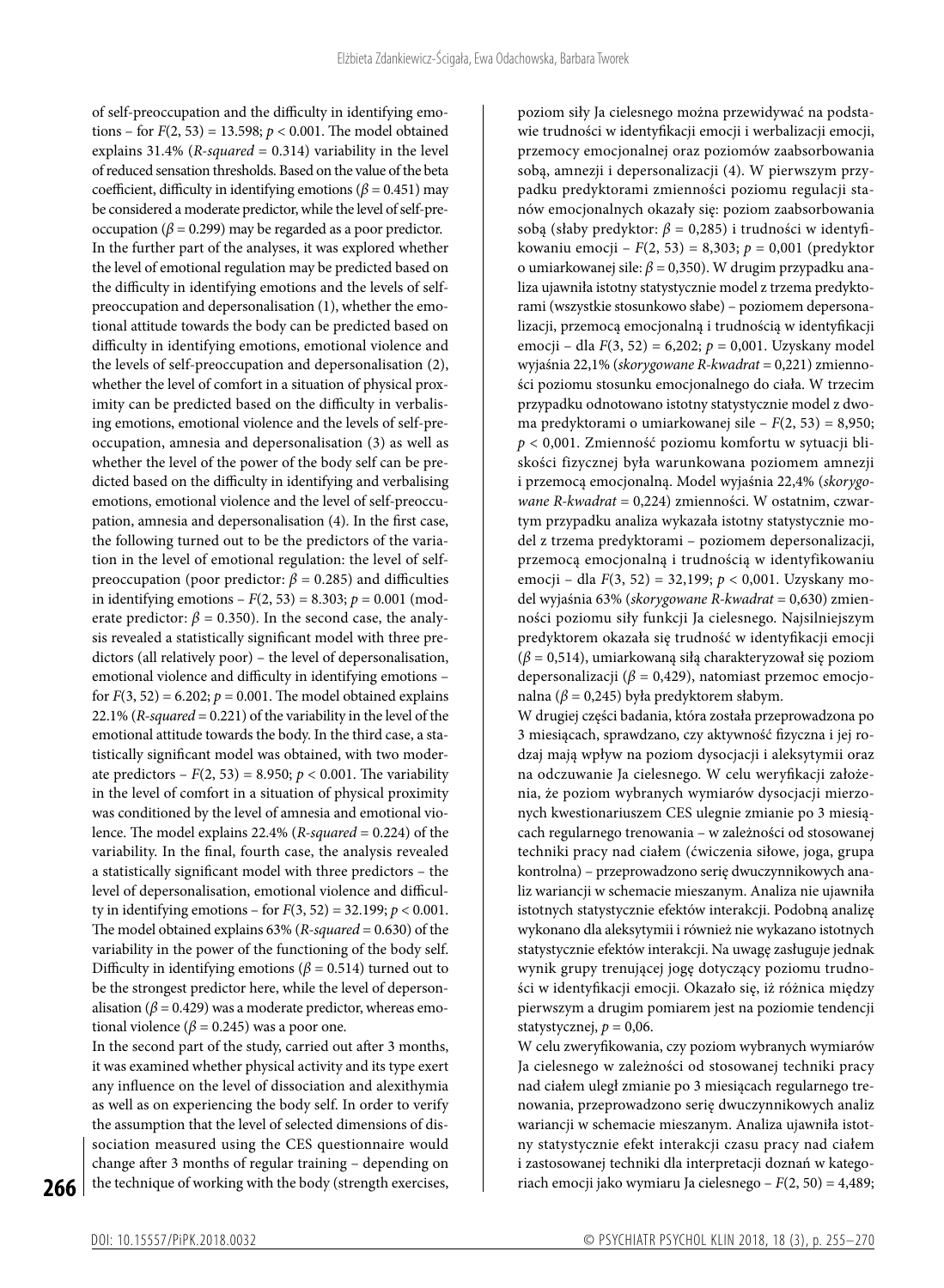yoga, control group) – a series of two-factor mixed analysis of variance. The analysis revealed no statistically significant interaction effects. A similar analysis was performed for alexithymia and, again, no statistically significant effects of interaction were observed. However, the result in the yoga training group concerning the level of difficulty in identifying emotions is noteworthy. It turned out that the difference between the first and the second measurement showed a trend to statistical significance ( $p = 0.06$ ). In order to determine whether the level of the selected dimensions of the body self has changed after 3 months of regular practice depending on the techniques of working with the body, a series of two-factor mixed analyses of variance were conducted. The analyses revealed a statistically significant effect of the interaction of the time of working with the body and the technique of the work used with the interpretation of sensations in terms of emotion as a dimension of the body self – *F*(2, 50) = 4.489; *p* = 0.016; *η*<sup>2</sup> = 0.152. The further simple effects analysis revealed a statistically significant simple effect of time spent working with the body among persons who practised strength exercises  $-F(1, 50) = 8.723$ ;  $p = 0.005;$   $\eta^2 = 0.149;$  the level of the interpretation of sensations in terms of emotions before the start of the three-month training  $(M = 2.44; SD = 0.88)$  was declared to be statistically significantly higher than after its completion (*M* = 2.12;  $SD = 0.93$ ). The analysis also indicated a statistically significant simple effect of the time of workout among the persons who practised yoga –  $F(1, 50) = 14.146; p < 0.001; \eta^2 = 0.221;$ the level of interpreting sensations in terms of emotion before the beginning of the three-month training period (*M* = 2.78;  $SD = 0.61$ ) was declared to be significantly statistically higher than after its completion  $(M = 2.39; SD = 0.52)$ .

# **DISCUSSION**

The study made it possible to determine the relationship between trauma suffered in early childhood and the defence mechanisms of alexithymia and dissociation, allowing to survive in a traumatic developmental and educational environment, with the body self dysfunctions. Detailed analyses demonstrated that the influence of independent variables is diverse and depends on which function of the body self it pertains: sensation, interpretation or regulation. In accordance with previous reports (Rothschild, 2014) as a result of chronic trauma (emotional neglect and emotional violence belong to this type of trauma), a tendency to pathological dissociation develops, resulting in dysfunctions in experiencing the stimuli coming from the environment. These dysfunctions concern both lowered, and excessive sensitivity to the stimuli of pain or touch.

The results obtained in the study constitute a full confirmation of the above assumptions. The higher the level of depersonalisation and the greater difficulty in identifying emotions, the stronger the tendency towards increased sensation thresholds. These two variables explain almost 46% of the variations in the level of increased sensation thresholds.

 $p = 0.016$ ;  $η<sup>2</sup> = 0.152$ . Dalsza analiza efektów prostych wykazała istotny statystycznie efekt prosty czasu pracy nad ciałem wśród osób, które stosowały ćwiczenia siłowe –  $F(1, 50) = 8,723; p = 0,005; \eta^2 = 0,149;$  poziom interpretacji doznań w kategoriach emocji przed rozpoczęciem trzymiesięcznego treningu (*M* = 2,44; *SD* = 0,88) deklarowano jako istotnie statystycznie wyższy niż po jego zakończeniu (*M* = 2,12; *SD* = 0,93). Analiza wskazała też na istotny statystycznie efekt prosty czasu pracy nad ciałem wśród osób, które ćwiczyły jogę – *F*(1, 50) = 14,146; *p* < 0,001; *η*2 = 0,221; poziom interpretacji doznań w kategoriach emocji przed rozpoczęciem trzymiesięcznego treningu (*M* = 2,78; *SD* = 0,61) deklarowano jako istotnie statystycznie wyższy niż po jego zakończeniu (*M* = 2,39; *SD* = 0,52).

# **OMÓWIENIE**

Badanie pozwoliło na ustalenie relacji między traumą doznaną we wczesnym dzieciństwie oraz mechanizmami obronnymi – aleksytymią i dysocjacją – pozwalającymi przetrwać w traumatycznym środowisku rozwojowo- -wychowawczym a zaburzeniami w obrębie Ja cielesnego. Szczegółowe analizy wykazały, że wpływ zmiennych niezależnych jest zróżnicowany i zależny od tego, jakiej funkcji Ja cielesnego dotyczy: doznawania, interpretacji czy regulacji. Zgodnie z wcześniejszymi doniesieniami Rothschild (2014) w wyniku traumy o chronicznym charakterze (a do takich traum należą zaniedbanie emocjonalne i przemoc emocjonalna) rozwija się skłonność do patologicznej dysocjacji, skutkująca zaburzeniami w doznawaniu bodźców płynących z otoczenia. Zaburzenia te dotyczą zarówno zmniejszonej, jak i nadmiernej wrażliwości na bodźce bólowe czy dotykowe.

**267** cjonalnym i zaabsorbowaniem sobą. Z kolei w przypadku Otrzymane w badaniu rezultaty stanowią pełne potwierdzenie powyższych założeń. Im wyższy poziom depersonalizacji i trudności w identyfikacji emocji, tym silniejsza skłonność do podwyższonych progów doznań. Te dwie zmienne wyjaśniają niemal 46% zmienności poziomu podwyższonych progów doznań. Podobnie w odniesieniu do zmiennej "obniżone progi doznań" procent wariancji wyjaśnianej wynosi niemal 38%. Obniżona zdolność do interocepcji wskazuje na to, że ofiary traumy relacyjnej mają tendencję do obronnego pomijania bodźców wówczas, gdy stanowią one źródło napięcia z uwagi na częstość pojawiania się lub natężenie. Dodatkowo w odniesieniu do zaburzeń w doznawaniu ważną funkcję pełni jeden z wymiarów aleksytymii – trudności w identyfikacji emocji. Odłączanie od źródła stresu w sytuacjach wysokobodźcowych powoduje w istocie utratę kontekstu, w jakim pojawiało się doznanie somatyczne, co prowadzi do problemów z trafnym opracowaniem znaczenia. Myślenie takie uzasadniają kolejne przeprowadzone analizy – dotyczące interpretacji doznań w kategoriach emocji i doznań fizycznych. Zaburzenia w sferze interpretacji doznań w kategoriach emocji są w 64% wyjaśniane przez zmienne związane z aleksytymią, zaniedbaniem emo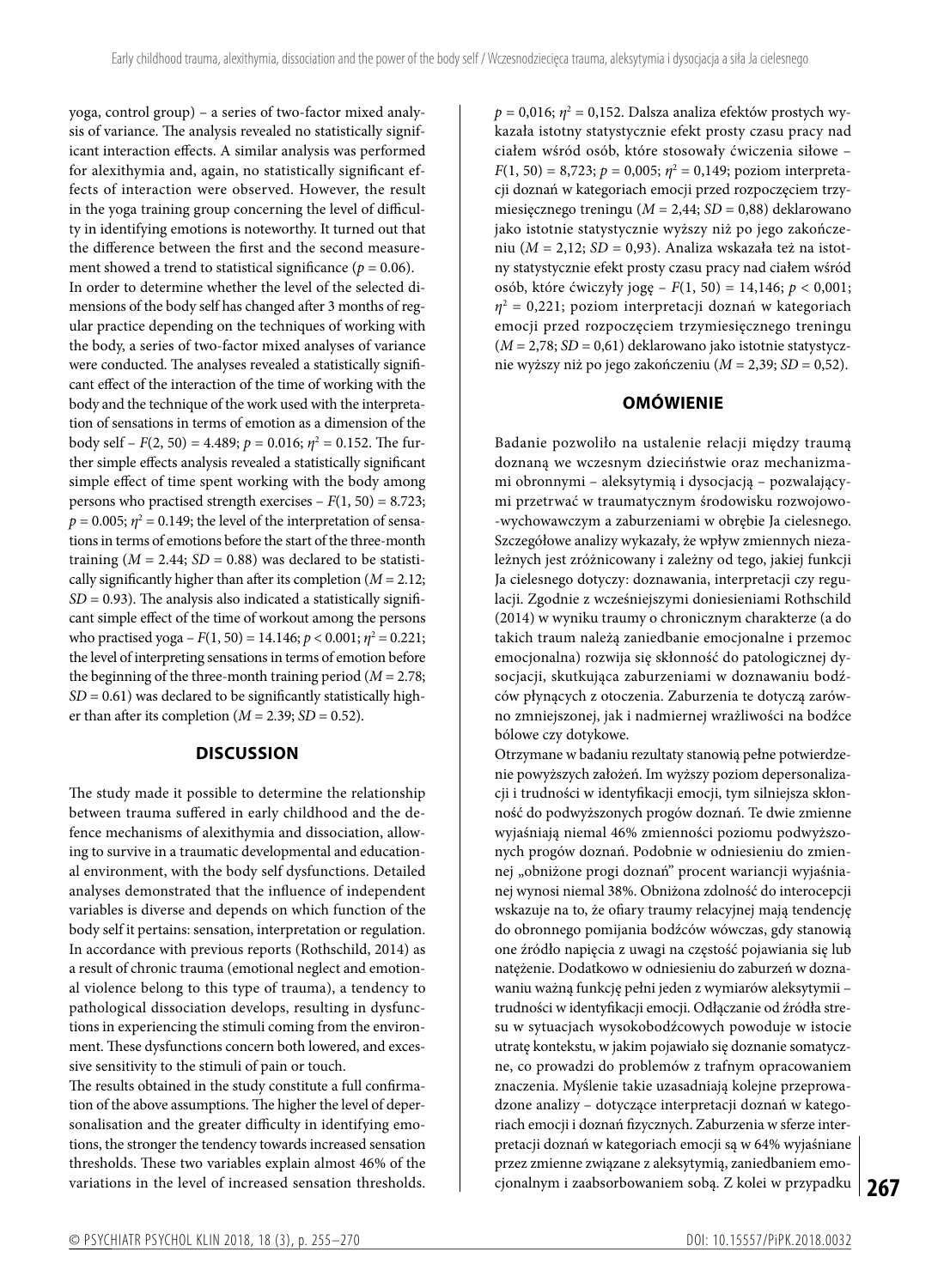Similarly, with respect to the variable of "lowered sensation thresholds" the percentage of the variance explained is almost 38%. The reduced ability to interocept indicates that victims of relational trauma have a tendency towards defensive omission of stimuli which constitute a source of tension due to the frequency of appearance or intensity. In addition, one of the dimensions of alexithymia – the difficulty in identifying emotions – plays an important role with respect to dysfunctions in experiencing stimuli. Disconnecting from the source of stress in high-stimulus situations results, in fact, in the loss of context for the somatic sensation, leading to problems with accurate interpretation. Such way of thinking is substantiated by further analyses conducted, concerning interpreting sensations in terms of physical states. Dysfunctions in the sphere of interpreting sensations in terms of emotions are explained in 64% by the variables connected with alexithymia, emotional neglect and selfpreoccupation. In the case of predicting the interpretation of sensations in terms of the sense of identity, on the other hand, among the set of explanatory variables, apart from the level of depersonalisation and the difficulty in identifying emotions, there is also emotional violence. These variables explain 42% of the variability in the values of the main dependent variable. The difficulties in identifying emotions and self-preoccupation turned out to be significant predictors of disorders in the sphere of the regulation of emotions and physical states. Only with respect to the level of comfort in the situation of physical proximity were amnesia and emotional violence significant predictors. It has to be noted that the operative style of thinking, which is an important component of alexithymia, turned out to be insignificant in the analyses presented. This requires further research on the population of persons in clinical groups.

The results obtained are fully consistent with the results of research on the neuronal correlates of interoception and alexithymia. Brewer et al. (2016) demonstrated that, in the case of interoception and alexithymia, we can speak of dysfunctions in the same areas of the brain. Studies on the patterns of brain activation during the processing of emotogenic stimuli by persons with a high level of alexithymia demonstrated that the increased activation of the dorsal anterior cingulate cortex (dACC) occurs irrespective of the value of the emotional stimulus, which means that the general mechanism of processing positive and negative stimuli is similar (van der Velde et al., 2013). Researchers suggest that such level of activation may reflect the height of the cognitive requirements and the greater mobilisation of resources connected with noticing and understanding an emotional stimulus. The data obtained in structural studies, indicating a greater volume of the posterior midcingulate cortex (pMCC) and of the insular cortex in persons characterised by the high intensity of alexithymia. These data indicate a tendency in persons with alexithymia to experience feelings initially as somatic sensations, due to the involvement of the insular cortex in the representation of physical sensations (Goerlich-Dobre et al., 2014).

predykcji zaburzeń interpretacji doznań w kategoriach poczucia tożsamości do układu zmiennych wyjaśniających należy – oprócz poziomu depersonalizacji i trudności w identyfikacji emocji – przemoc emocjonalna. Zmienne te wyjaśniają 42% zmienności zmiennej zależnej głównej. Trudności w identyfikacji emocji i zaabsorbowanie sobą okazały się istotnymi predyktorami zaburzeń w sferze regulacji emocji i stanów fizycznych. Jedynie w odniesieniu do poziomu komfortu w sytuacji bliskości fizycznej istotnymi predyktorami były amnezja i przemoc emocjonalna. Na uwagę zasługuje fakt, że operacyjny styl myślenia, ważny komponent aleksytymii, okazał się w referowanych analizach nieistotny. Wymaga to dalszych badań nad populacją osób z grup klinicznych.

Otrzymane rezultaty są w pełni spójne z wynikami badań nad neuronalnymi korelatami interocepcji i aleksytymii. Brewer i wsp. (2016) wykazali, że w przypadku zaburzeń interocepcji i aleksytymii można mówić o nieprawidłowościach funkcjonowania tych samych obszarów mózgu. Badania dotyczące wzorców aktywacji mózgu podczas przetwarzania bodźców emotogennych przez osoby z wysokim poziomem aleksytymii dowiodły, iż zwiększona aktywacja grzbietowej, przedniej części kory zakrętu obręczy (*dorsal anterior cingulate cortex*, dACC) występuje niezależnie od wartości bodźca emocjonalnego, czyli cały proces przebiega podobnie w trakcie przetwarzania bodźców pozytywnych i negatywnych (van der Velde *et al.*, 2013). Badacze sugerują, że taki poziom aktywacji może odzwierciedlać wysokość wymagań poznawczych i silniejszą mobilizację zasobów poznawczych związanych z zauważeniem i zrozumieniem bodźca emocjonalnego. Podobnie można interpretować dane z badań strukturalnych wskazujące na większą objętość tylnej części prawej środkowej kory zakrętu obręczy (*posterior midcingulate cortex*, pMCC) i większą objętość wyspy u ludzi charakteryzujących się wysokim nasileniem aleksytymii. Dane te wskazują na tendencję osób z aleksytymią do doświadczania uczuć pierwotnie jako doznań somatycznych – z uwagi na zaangażowanie kory wyspy w reprezentację doznań cielesnych (Goerlich-Dobre *et al.*, 2014). Większa objętość kory wyspy u osób z wysokim poziomem aleksytymii może się wiązać z trudnościami w odróżnianiu przeżywanych emocji od wrażeń cielesnych. Z kolei dostępność fizjologicznych doznań w świadomości stanowi czynnik blokujący werbalizację doznań jako konkretnych stanów emocjonalnych.

Analizowany w drugiej części badania wpływ aktywności fizycznej na Ja cielesne, aleksytymię i dysocjację przyniósł interesujące wyniki. Istotny statystycznie okazał się tylko wpływ aktywności fizycznej (zarówno jogi, jak i ćwiczeń siłowych) na jeden z wymiarów Ja cielesnego: interpretację doznań w kategoriach emocji. Oznacza to, że – prawdopodobnie dzięki regularnej pracy z ciałem, nauce czucia ciała, ćwiczeniu zmysłu propriocepcji (czucia głębokiego), świadomego oddychania i poruszania się, a także zapewne w wyniku wzmocnienia ciała poprzez aktywność fizyczną – zwiększyła się zdolność badanych do

**268**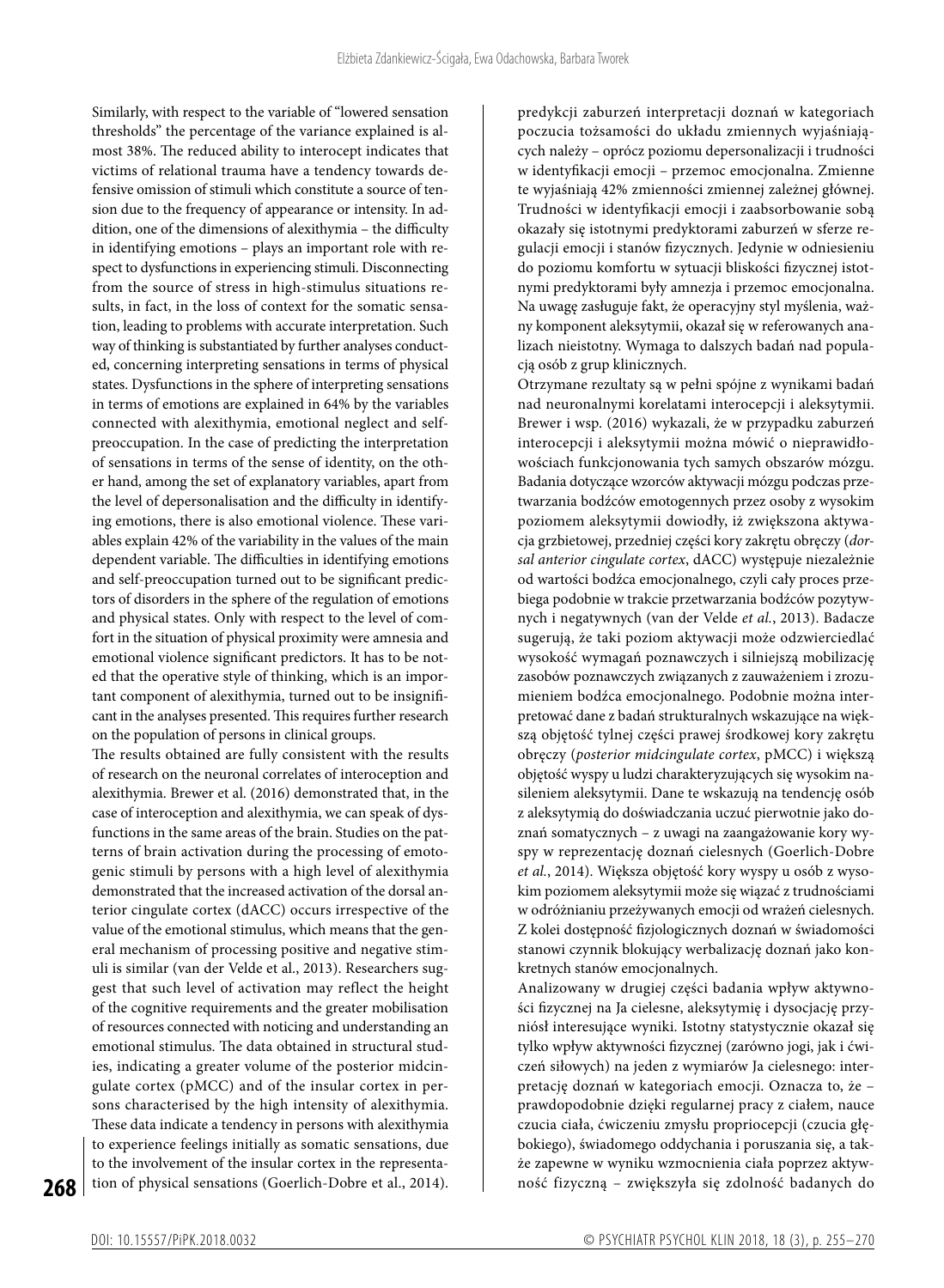The greater volume of the insular cortex in persons with high levels of alexithymia may be associated with difficulties in distinguishing the emotions experienced from bodily sensations. The availability of physiological experiences in the consciousness, is, in turn, a factor blocking the verbalisation of sensations as particular emotional states. The effect of physical activity on bodily self, alexithymia and dissociation, analysed in the second part of the study, yielded interesting results. The impact of physical activity (both yoga and weight training) proved to be statistically significant only with respect to one of the dimensions of the body self: the interpretation of sensations in terms of emotion. This means that, probably owing to regular body work, learning to experience bodily sensation, exercising the sense of proprioception ("sixth sense") and conscious breathing and movement as well as a result of strengthening the body through physical activity – the ability to contain emotion increased in the persons surveyed (Rothschild, 2014; Zdankiewicz-Ścigała and Przybylska, 2002), that is, the ability to accept, recognise and differentiate affective sensations coming from the body. Changes in this aspect of the body self inspire with hope and justify the supposition that persons with high levels of dissociation or alexithymia would need more than 3 months to build the awareness of the body and emotions. Therefore, the question about whether (and possibly what) statistically significant changes would occur if the study lasted longer and participants filled out

### **CONCLUSIONS**

the questionnaires again 6, 9 and 12 months after starting

their physical activity, seems interesting.

Summing up the results obtained, it can be concluded that traumatic early childhood experiences form the basis for the development of permanent defence mechanisms of alexithymia and dissociation. It is these mechanisms, not the experienced trauma itself, which contribute to the development of the dysfunction of the body self. As it is clear from the analyses, the greatest role should be attributed here to the difficulties in identifying emotions and depersonalisation. The dysfunctions described here affect all the spheres of the body self: experiencing, interpretation and regulation. Dysfunctions occurring in the three dimensions of the body self are interconnected and result in the automatic launch of alexithymia and dissociation as ways to manage when confronted with distorted experiencing of bodily sensations, their understanding and regulating. In accordance with the research results, the most common disadaptive strategy of coping with stress used by persons with a high level of alexithymia is damping down feelings. Dissociation itself causes disconnection from feeling, which aggravates dysfunctions.

#### **Conflict of interest**

*The authors did not report any financial or personal relationship with persons or organisations that could negatively affect the content of the publication, and claim the right to this publication.*

kontenerowania emocji (Rothschild, 2014; Zdankiewicz- -Ścigała i Przybylska, 2002), czyli akceptowania, rozpoznawania i różnicowania doznań afektywnych płynących z ciała. Zmiany w tym aspekcie Ja cielesnego dają nadzieję i pozwalają przypuszczać, że osoby z wysokim poziomem dysocjacji czy aleksytymii potrzebowałyby na budowanie świadomości ciała i emocji więcej czasu niż 3 miesiące. Ciekawe wydaje się więc pytanie o to, czy (i ewentualnie jakie) istotne statystycznie zmiany pojawiłyby się, gdyby badanie trwało dłużej, a uczestnicy ponownie wypełnili kwestionariusze po upływie 6, 9 i 12 miesięcy od rozpoczęcia aktywności fizycznej.

#### **WNIOSKI**

Podsumowując uzyskane wyniki, można stwierdzić, że wczesnodziecięce doświadczenia traumatyczne są podstawą do wykształcenia trwałych mechanizmów obronnych: aleksytymii i dysocjacji. To właśnie wymienione mechanizmy – a nie sama przeżyta trauma – przyczyniają się do rozwoju zaburzeń Ja cielesnego. Jak wynika z analiz, największą rolę przypisać należy trudności w identyfikacji emocji oraz depersonalizacji. Opisane zaburzenia dotyczą wszystkich sfer funkcjonowania Ja cielesnego: doznawania, interpretacji i regulacji. Zaburzenia występujące w trzech wymiarach Ja cielesnego są ze sobą powiązane i skutkują automatycznym uruchamianiem aleksytymii i dysocjacji jako sposobów na poradzenie sobie z konfrontacją z zaburzonym odczuwaniem własnych doznań cielesnych, ich rozumieniem oraz wpływaniem na nie. Zgodnie z wynikami badań najczęstszą dezadaptacyjną strategią radzenia sobie ze stresem stosowaną przez osoby z wysokim poziomem aleksytymii jest tłumienie. Dysocjacja sama w sobie powoduje odłączenie od czucia, co pogłębia zaburzenia.

#### **Konflikt interesów**

*Autorzy nie zgłaszają żadnych finansowych ani osobistych powiązań z osobami lub organizacjami, które mogłyby negatywnie wpłynąć na treść publikacji oraz rościć sobie prawo do tej publikacji.*